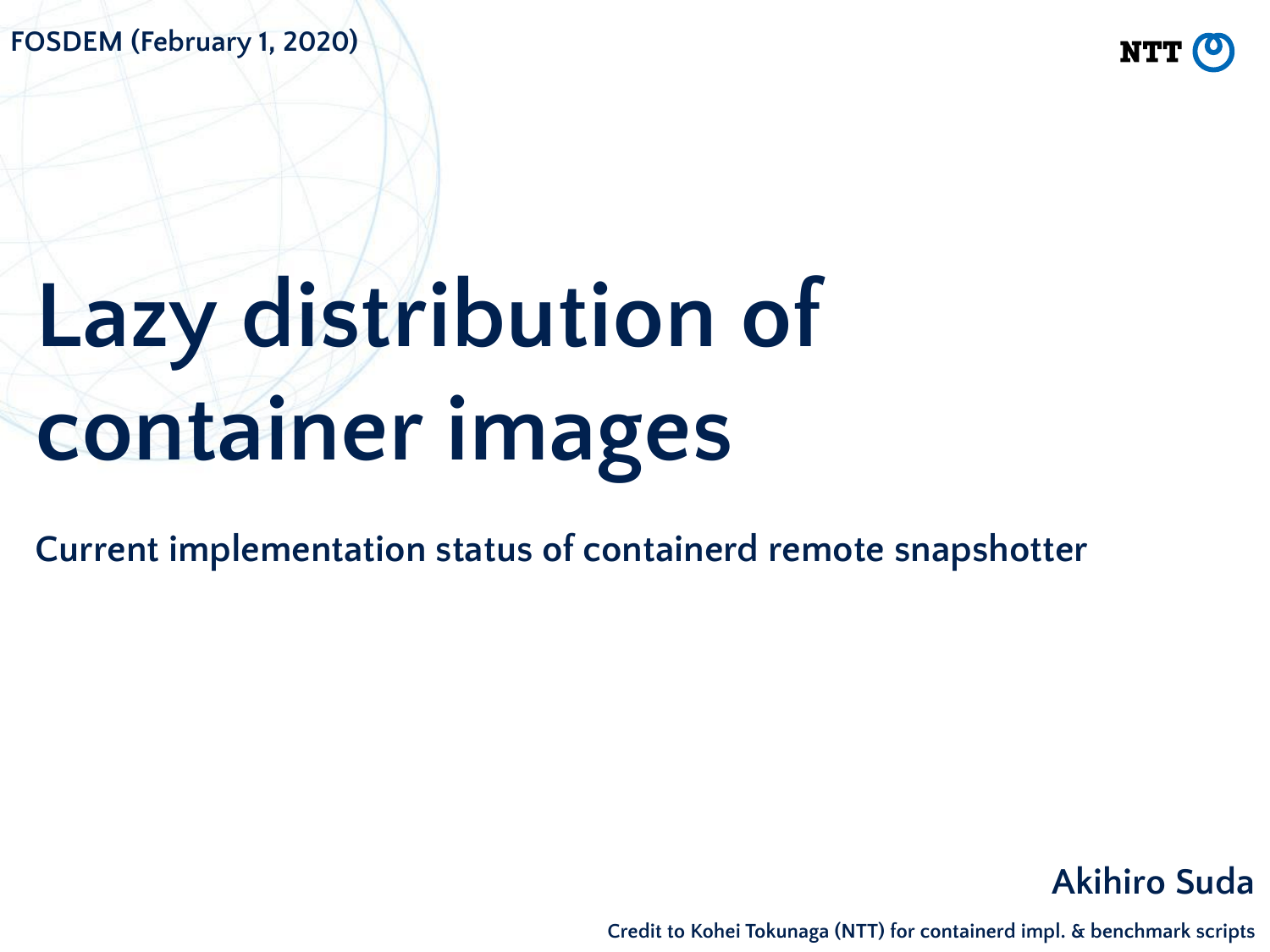

## **Summary**

• Run containers before completion of downloading the images

- Lots of alternative image formats are proposed to support this
- **stargz** is getting wide adoption (containerd & Podman)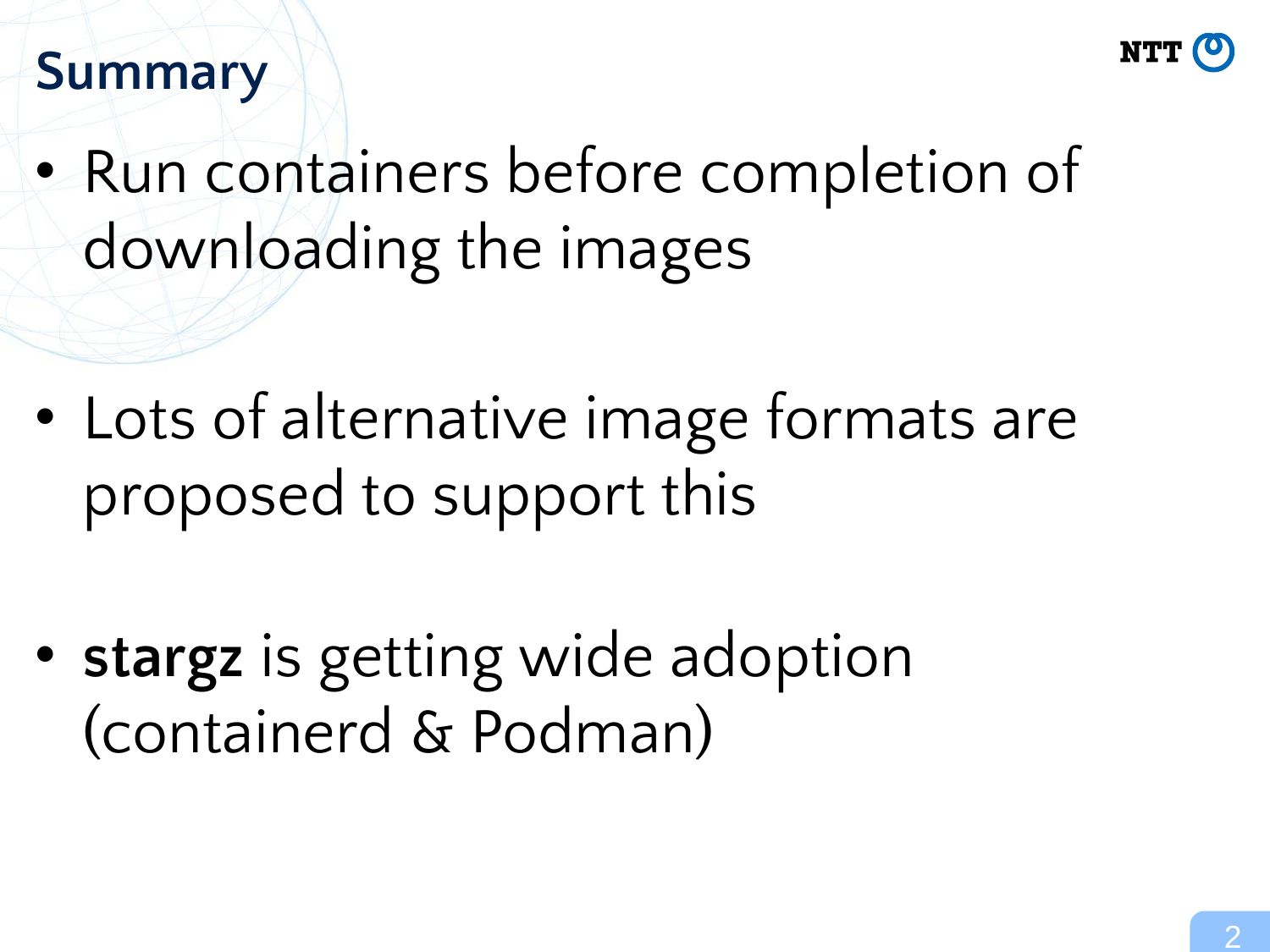NTT (C

## **Demo:**

# **Lazy distribution of docker.io/library/python:3.7**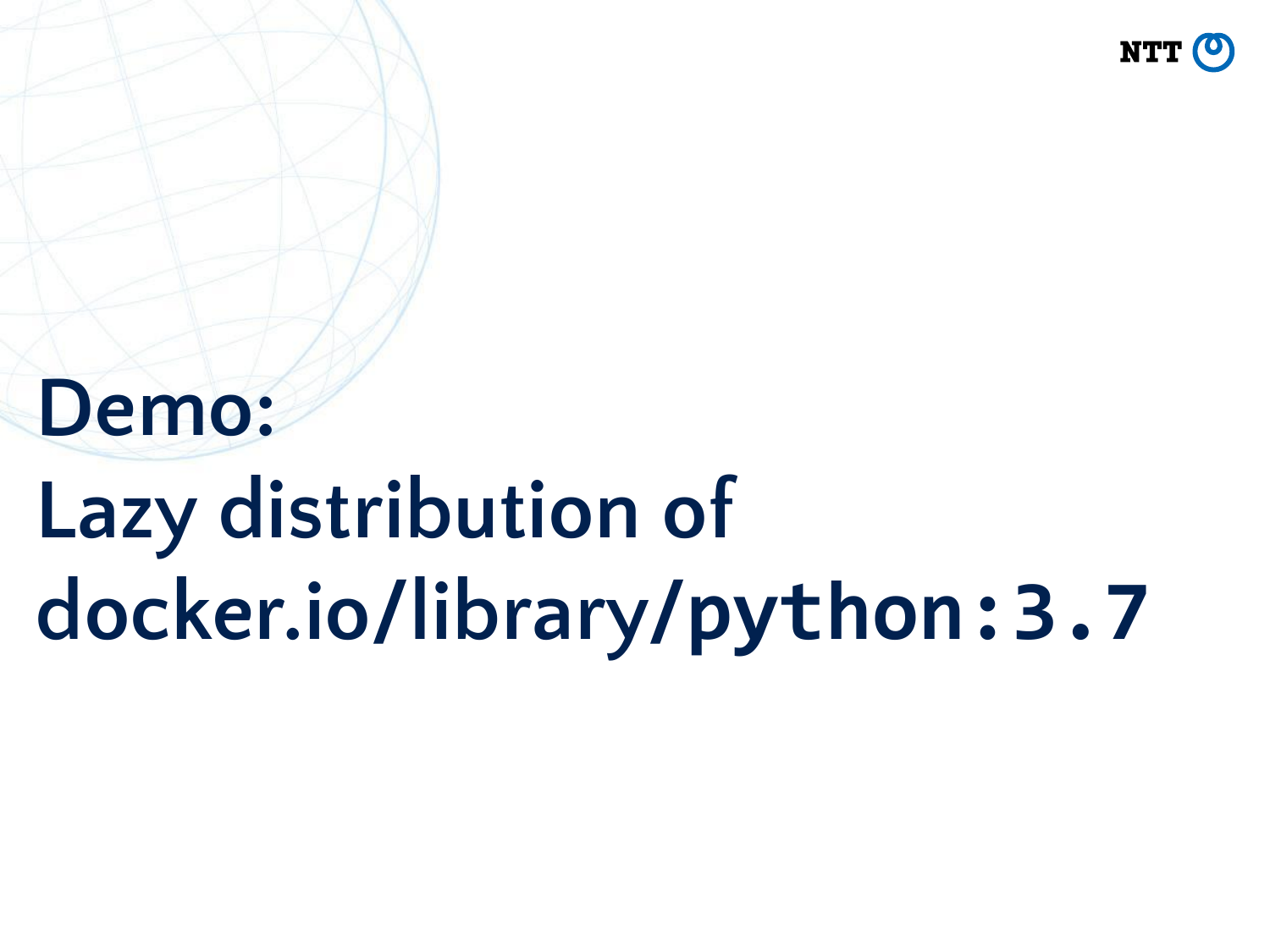

# **The problems of the current Docker / OCI format**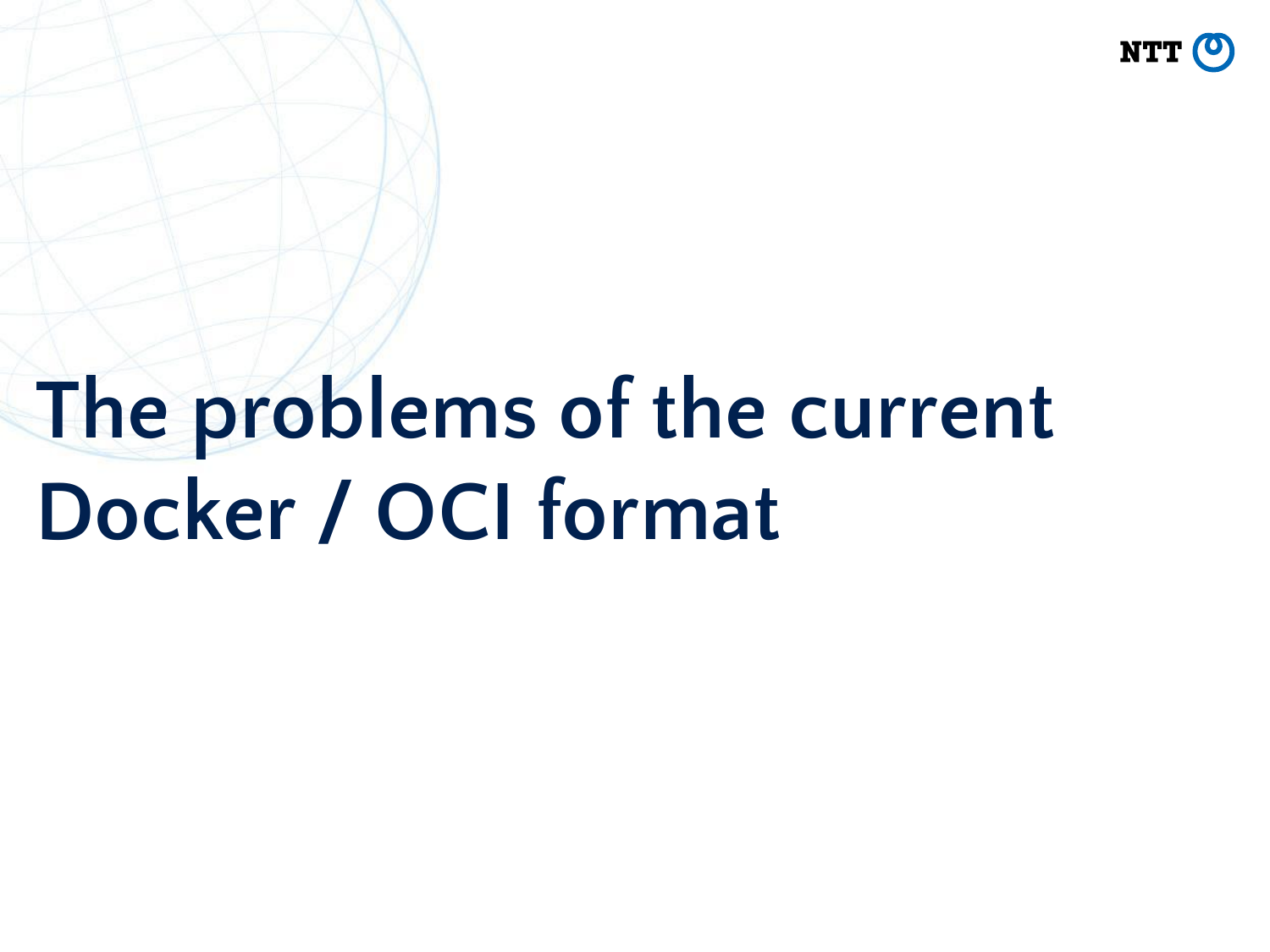## **Current Docker / OCI format**



- **• Open Containers Initiative (OCI)** defines the standard specifications for containers
	- Docker/Moby, Podman, Kubernetes (containerd, CRI-O, …), Singularity…
- **• OCI Image Spec**: defines the **tar ball** structure and the JSON metadata format
	- Based on Docker Image Manifest V2 Schema 2
- **• OCI Distribution Spec**: defines the API for distributing images via HTTP
	- Based on Docker Registry HTTP API
- Focuses on legacy rather than on innovation  $\ddot{\mathbf{c}}$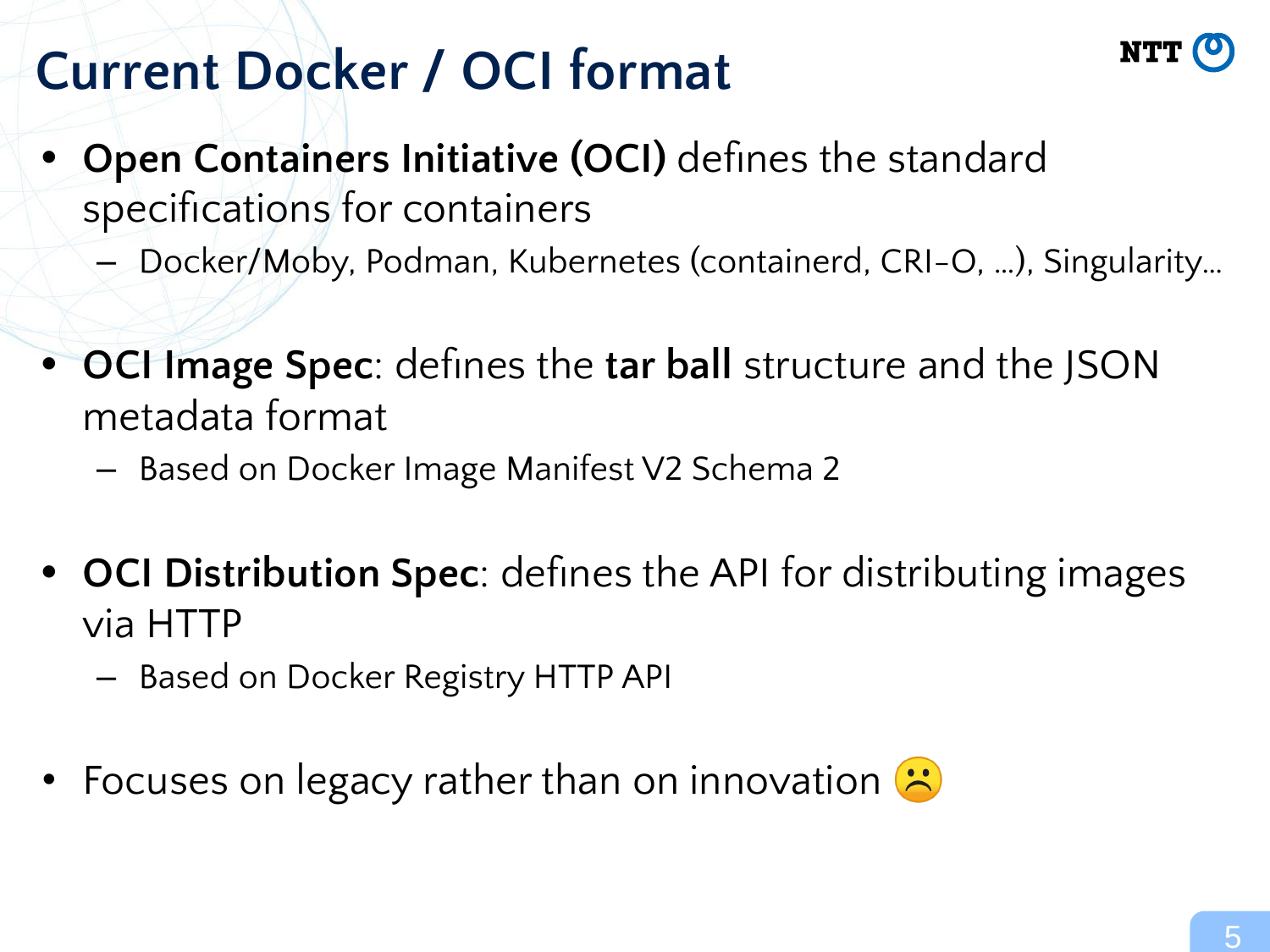

## **TAR: Tape ARchiver**

- Appeared in 1970s
- Originally designed for magnetic tapes
- **• No random access**

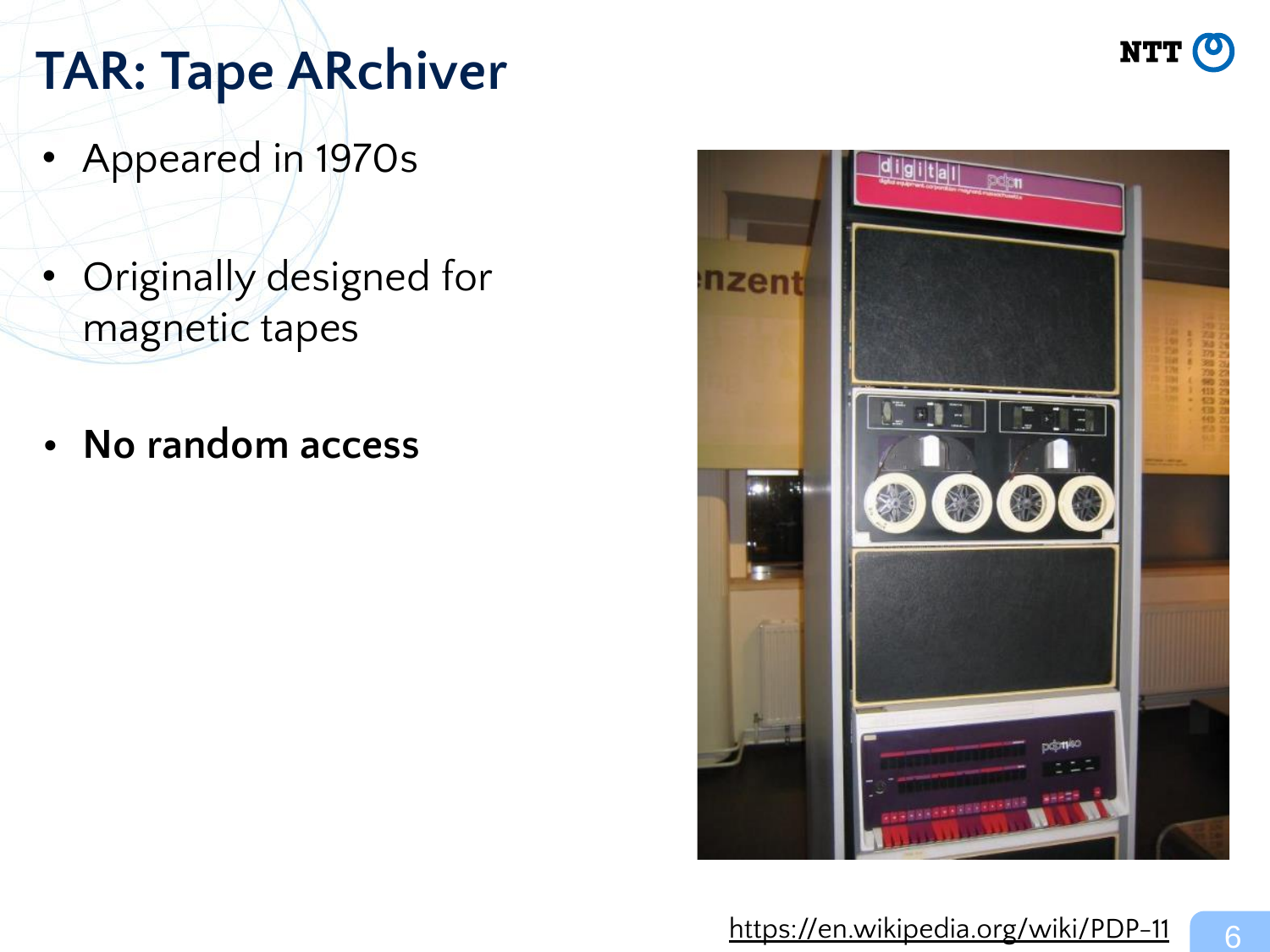#### NTT (O **Problem 1: Requires scanning the whole "tape"**

- Without scanning the whole "tape", file metadata cannot be listed up
	- $\rightarrow$  Can't be mounted as a filesystem

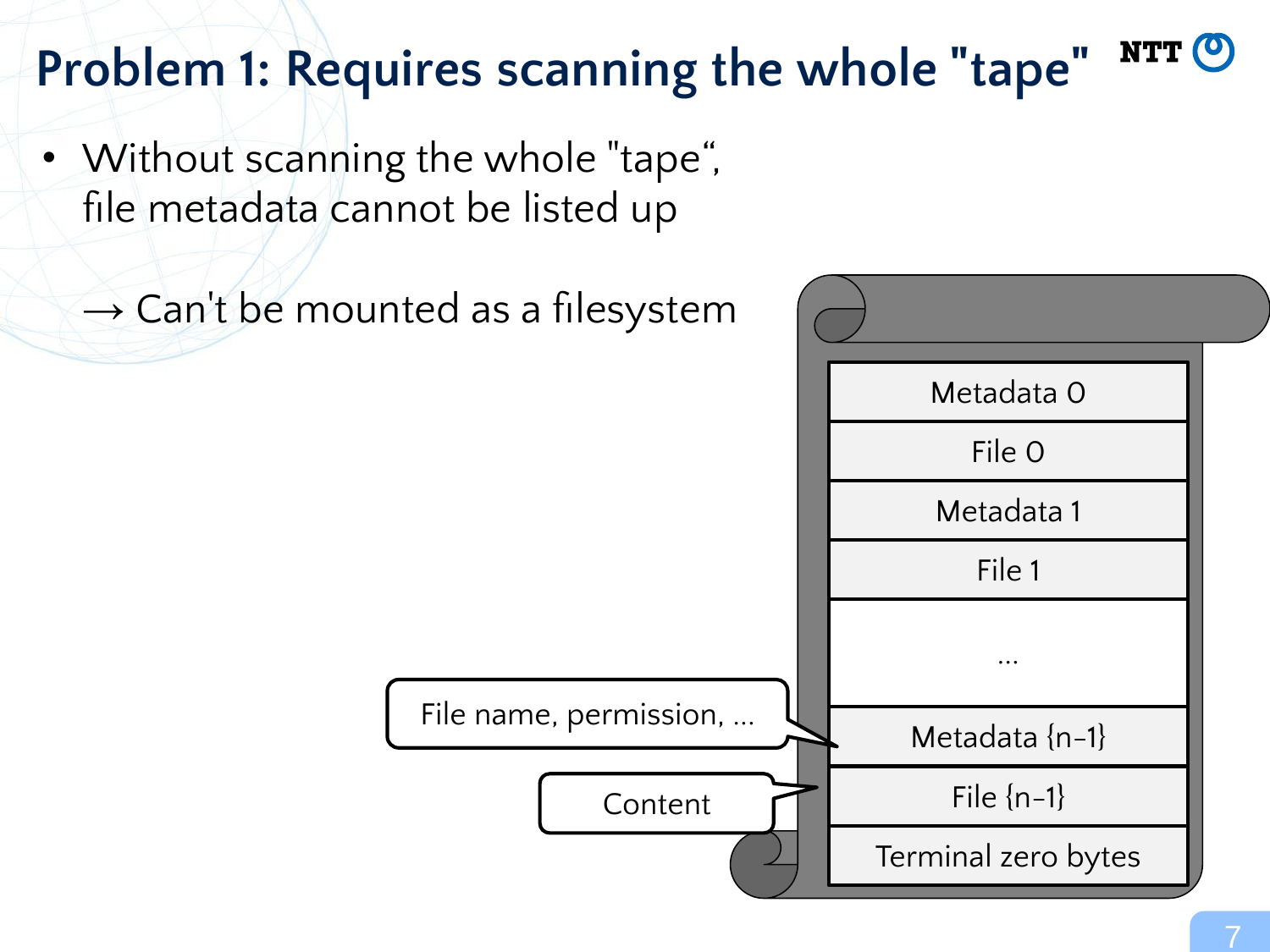#### NTT (O **Problem 1: Requires scanning the whole "tape"**

• Having an external index file can solve the problem?

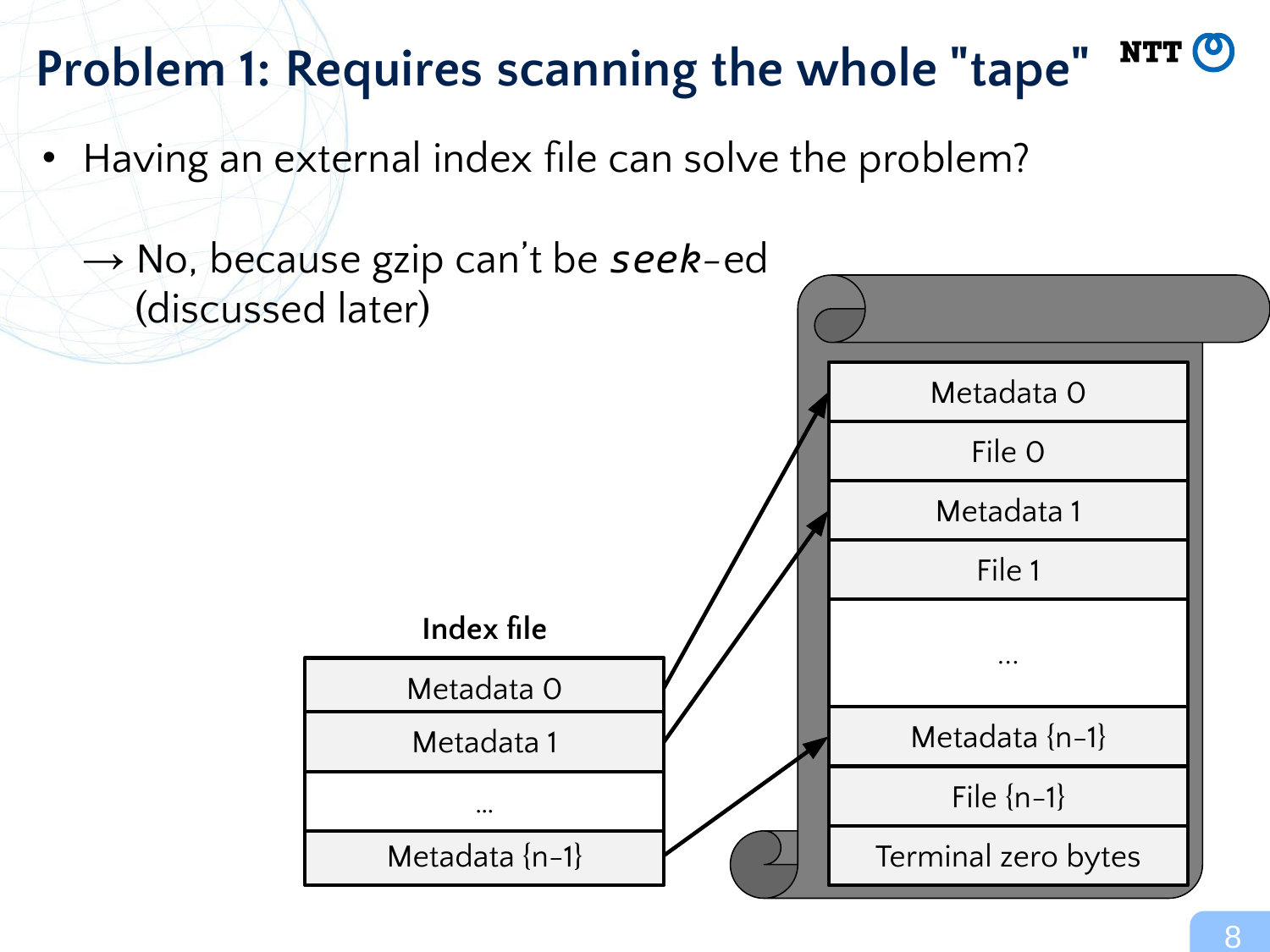## **Problem 2: No deduplication**

- A registry might contain very similar images
	- Different versions
	- Different architectures
	- Different configuration files
- Tar balls of these images are likely to waste the storage for identical/similar files
- But not a serious issue when you have enough budget for the cloud storage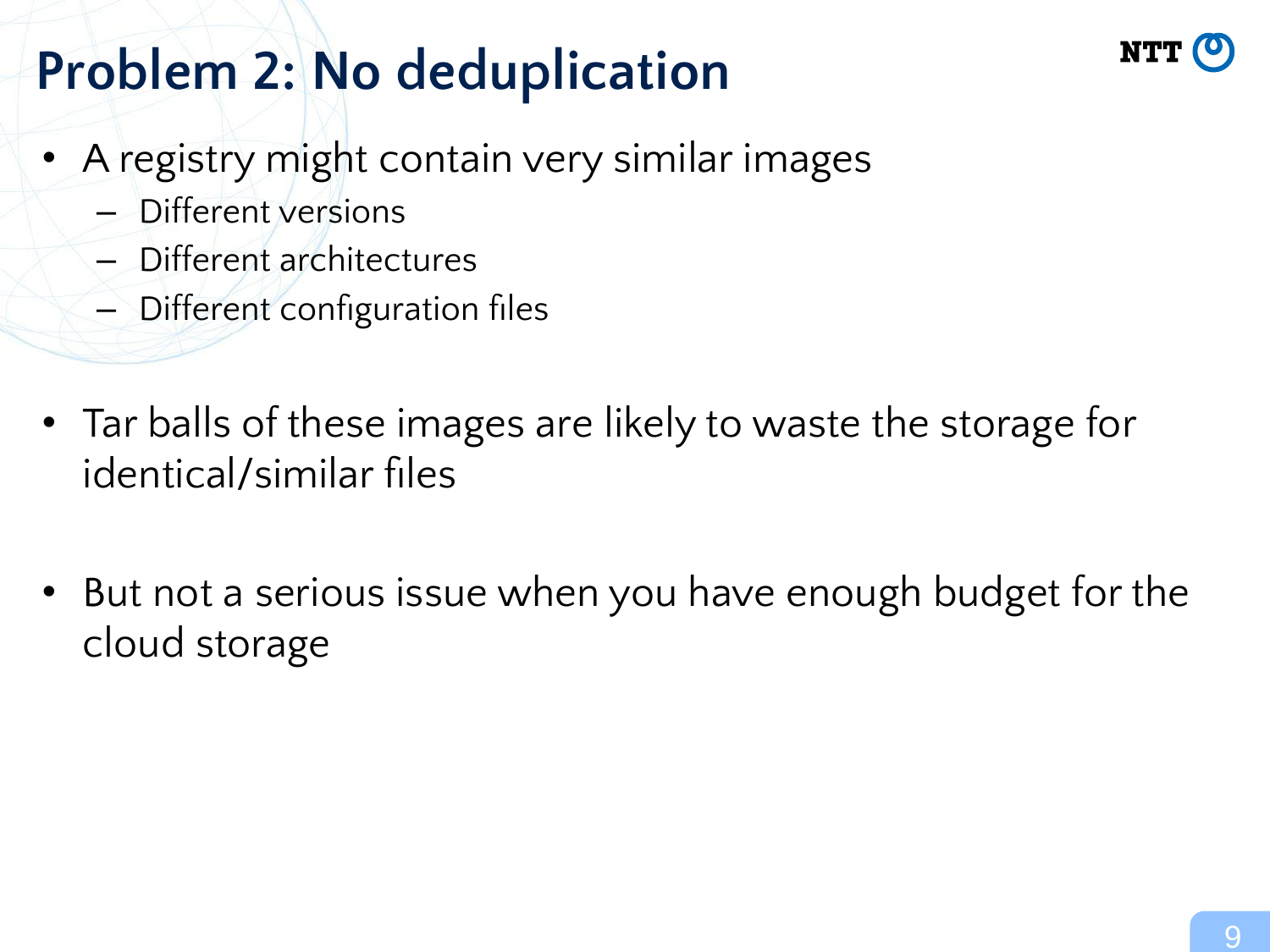## **Problems of Docker / OCI image format**

Requires scanning the whole "tape"

2. No deduplication

The main focus towards lazy distribution

NTT O



[https://en.wikipedia.org/wiki/Magnetic\\_tape](https://en.wikipedia.org/wiki/Magnetic_tape)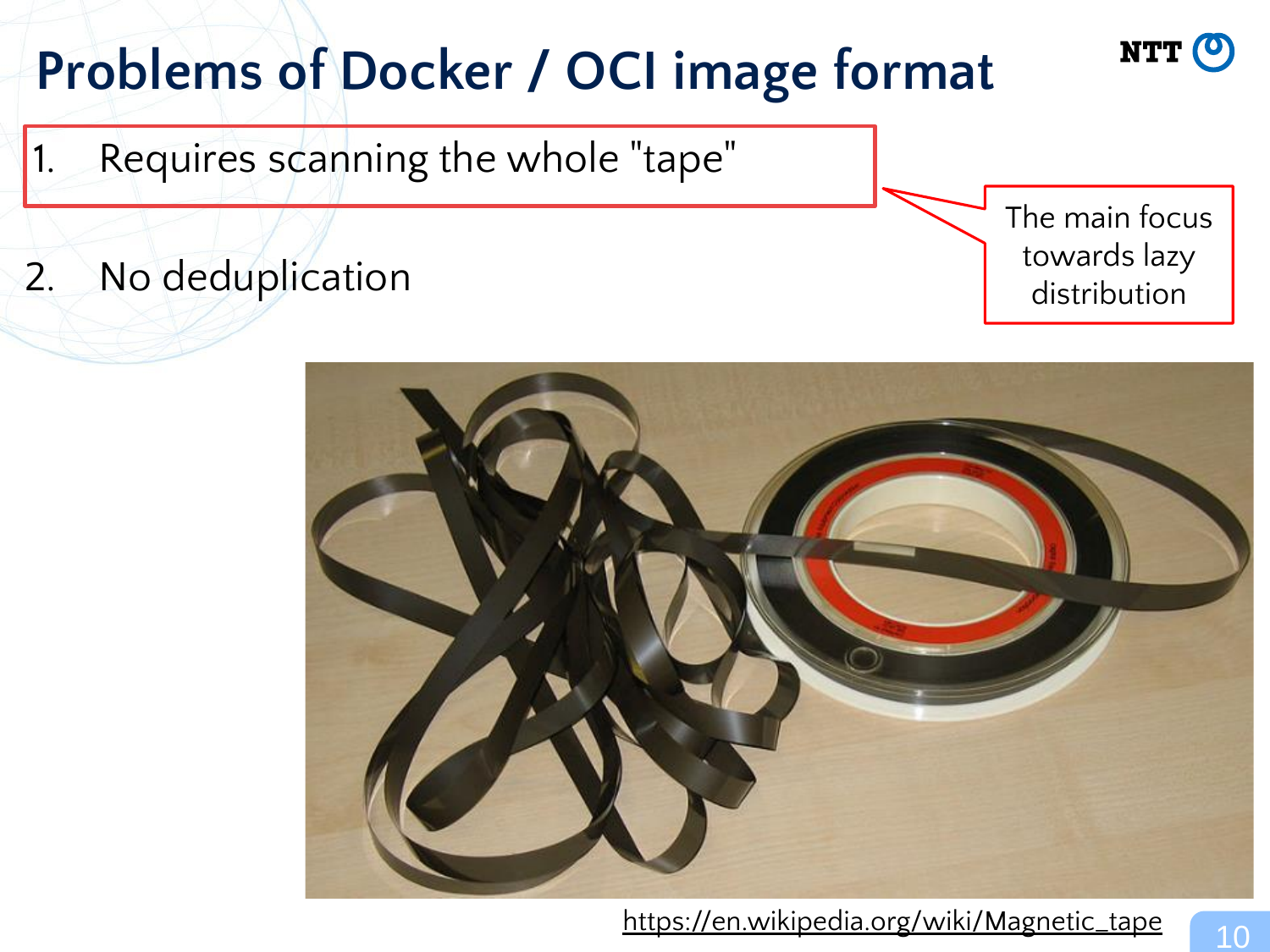## **Why do we want lazy distribution?**

- *• "pulling packages accounts for 76% of container start time, but only 6.4% of that data is read."*
	- [Harter, Tyler, et al. "Slacker: Fast Distribution with Lazy Docker](https://www.usenix.org/system/files/conference/fast16/fast16-papers-harter.pdf) [Containers." FAST 2016](https://www.usenix.org/system/files/conference/fast16/fast16-papers-harter.pdf)

NTT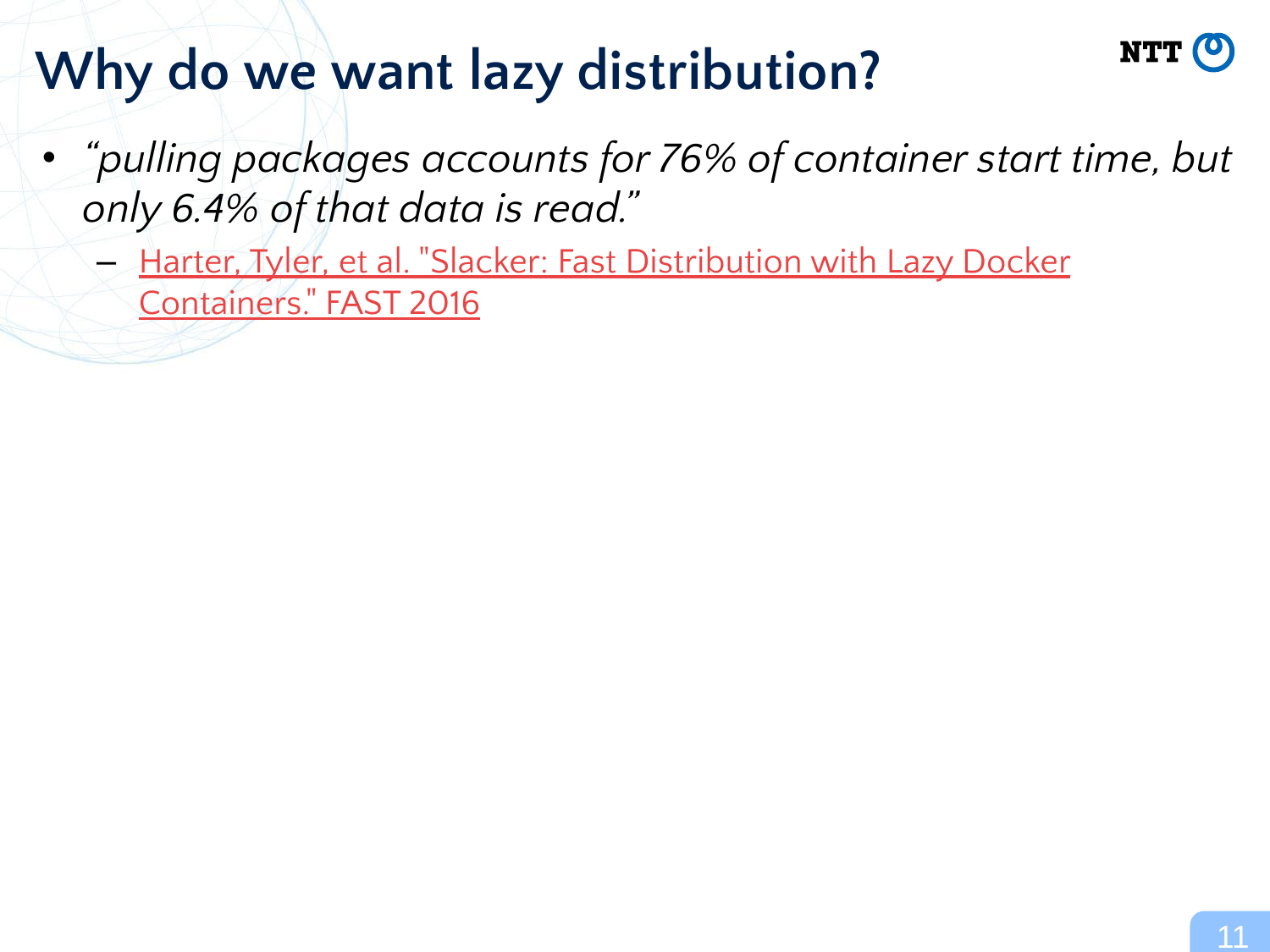## **Expected use-cases**



- **• "dev stage" images of multi-stage Dockerfiles**
	- No need to consider tolerance against remote registry failures (because `RUN apt-get install` instructions are already flaky anyway)

| <b>FROM</b><br><b>RUN</b> | example.com/heavy-dev-env:lazy As dev<br>apt-get install -y some-additional-libs |
|---------------------------|----------------------------------------------------------------------------------|
| <b>COPY</b>               | src.                                                                             |
| <b>RUN</b>                | ./configure $88 \backslash$<br>make static $88 \text{ }$<br>cp bin/foo /foo      |
|                           | # the stage switches here                                                        |
| <b>FROM</b>               | scratch                                                                          |
| <b>COPY</b>               | --from=dev /foo /foo                                                             |
| ENTRYPOINT / foo          |                                                                                  |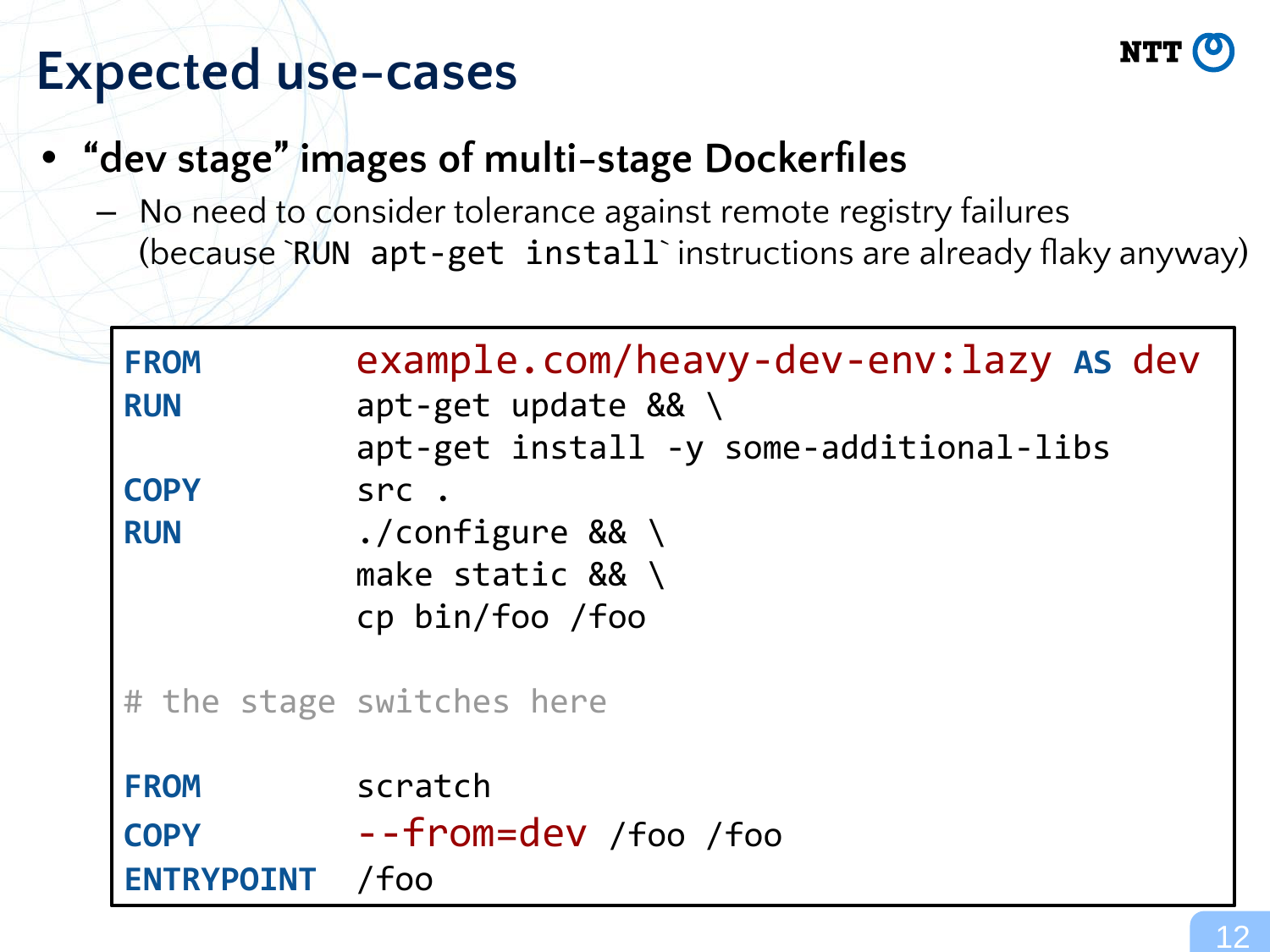## **Expected use-cases**

- 
- Other use-cases are also valid, but **mind fault tolerance** (until the image gets 100% cached locally)
	- Kubernetes readinessProbe
- **• FaaS**
- **Web apps** with huge number of HTML files and graphic files
- **Jupyter Notebooks** with big data samples included
- **• Full GNOME/KDE desktop**
	- Will 2020 be the year of the *containerized* Linux desktop?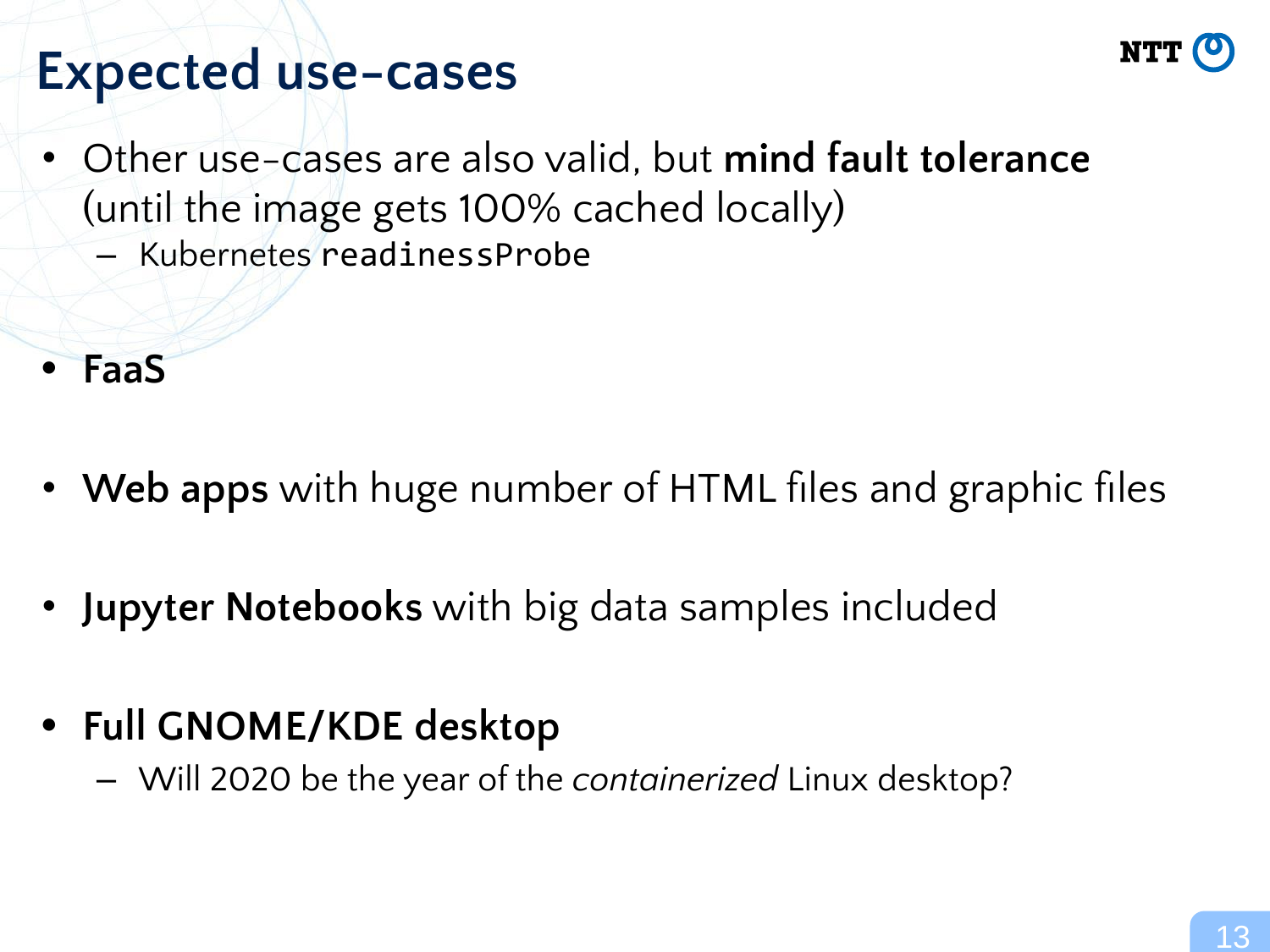

# **Our first attempt (2017)**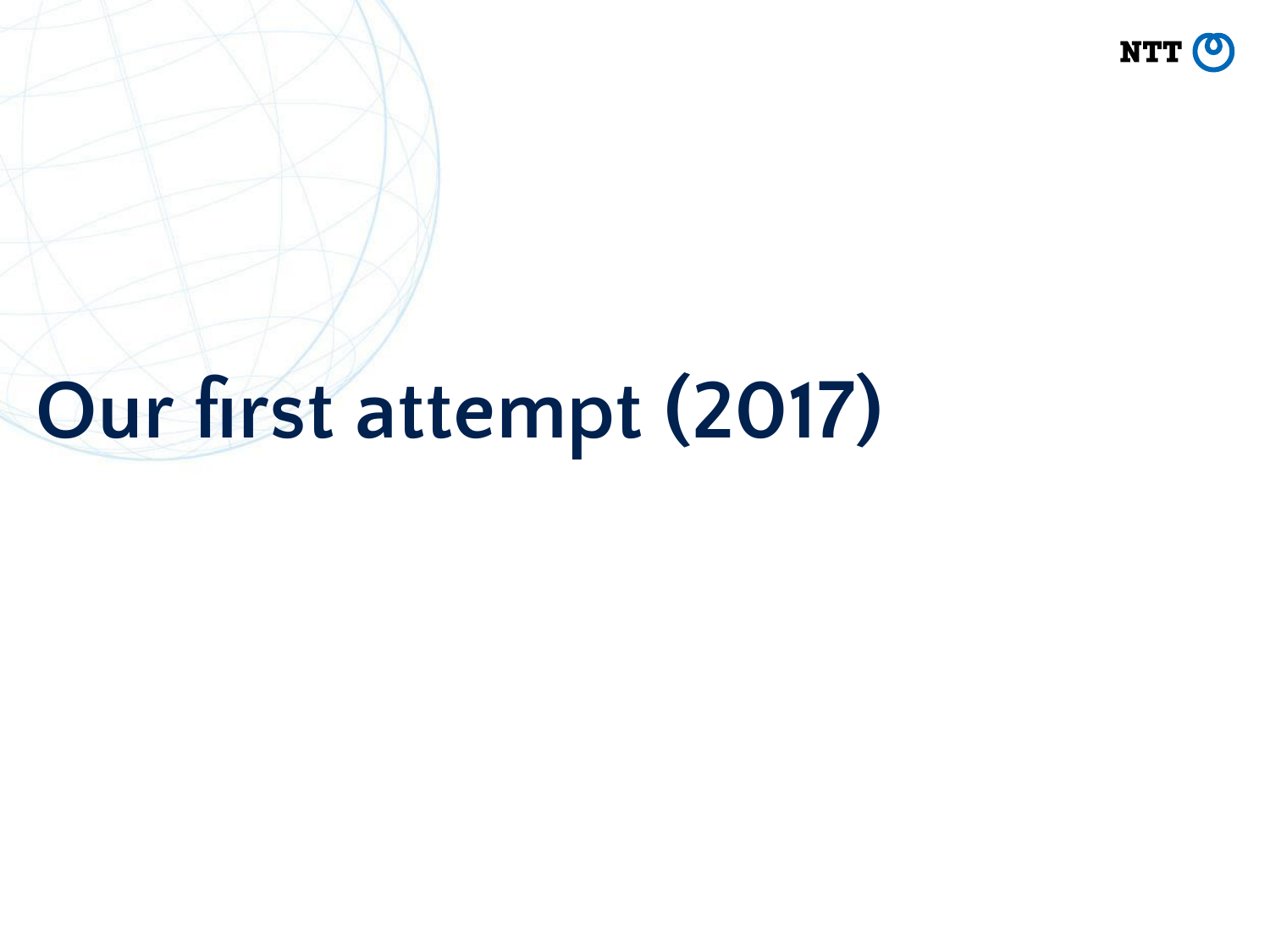

# **Our first attempt (2017) … and post-mortem**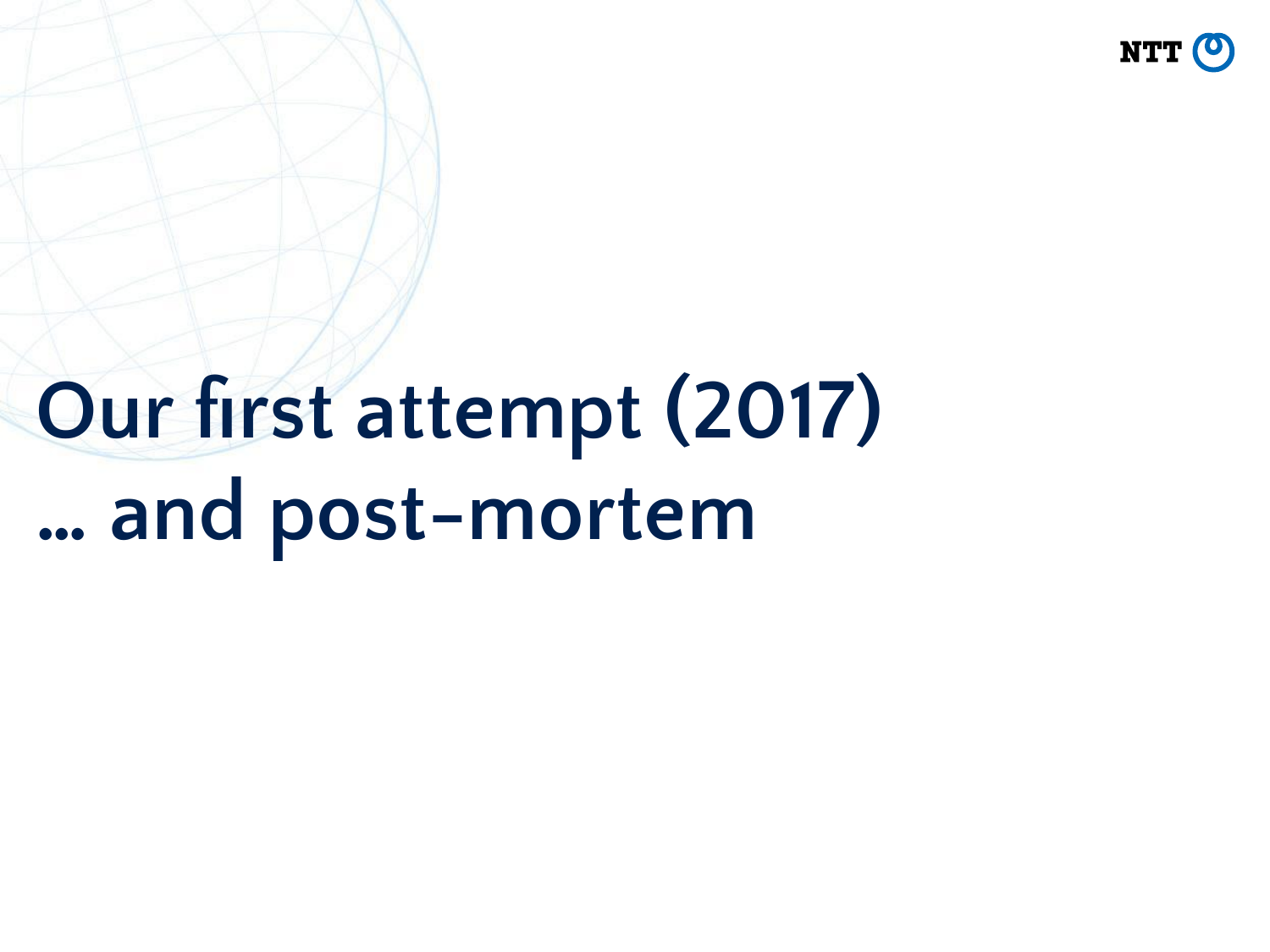## **Our first attempt : FILEgrain (2017)**

- No tar balls
- Composed of a protobuf index file (continuity manifest) + content-addressable blob files

Open Source Summit North America (September 11, 2017)



### FILEgrain: Transport-Agnostic, **Fine-Grained Content-Addressable Container Image Layout**

github.com/AkihiroSuda/filegrain

Akihiro Suda (@\_AkihiroSuda\_) **NTT Software Innovation Center** 

Copyright@2017 NTT Corp. All Rights Reserved.

Last update: September 11, 201

NTT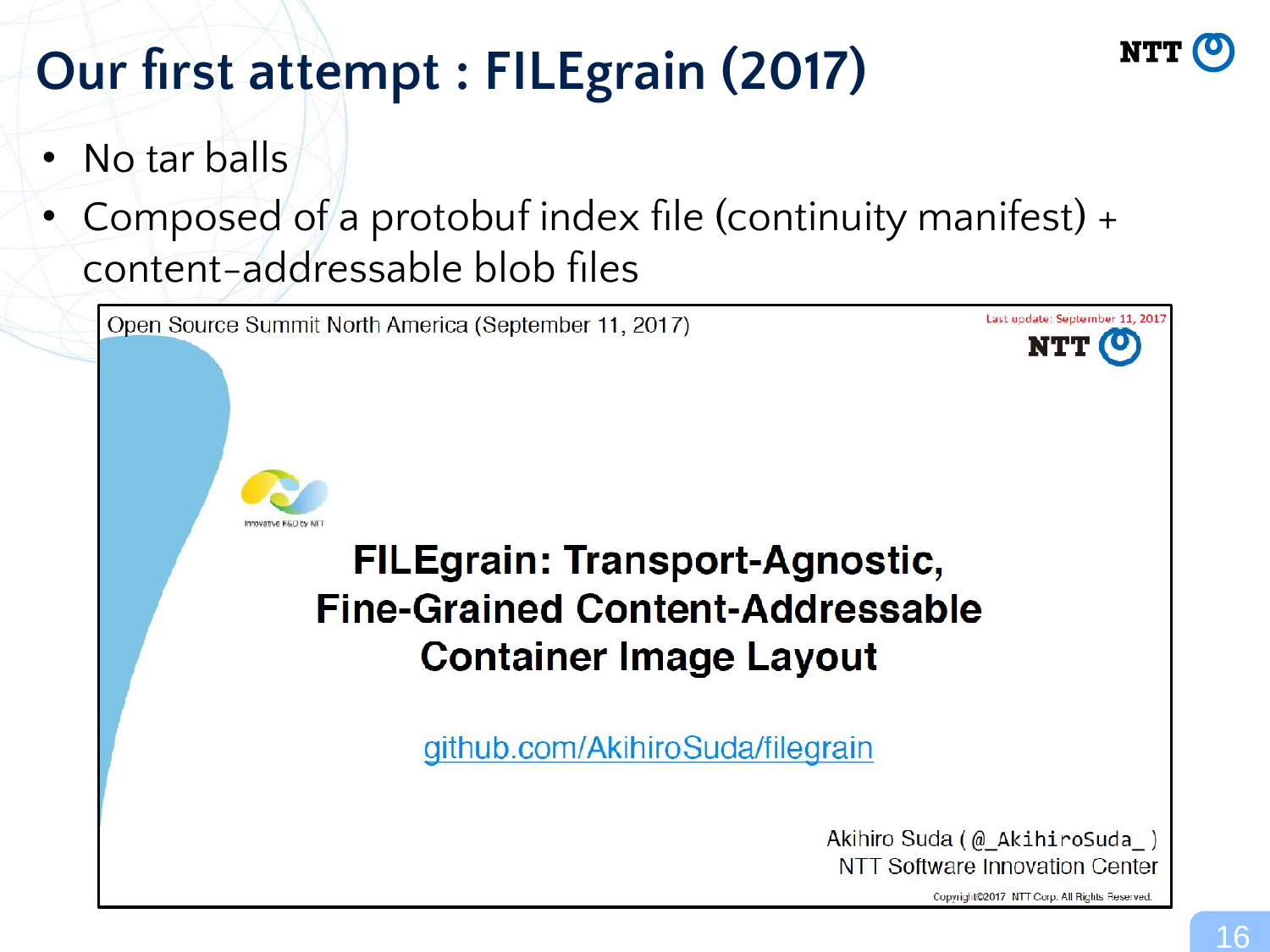## **Our first attempt : FILEgrain (2017)**

**NTT** 

- No tar balls
- Composed of a protobuf index file (continuity manifest) + content-addressable blob files

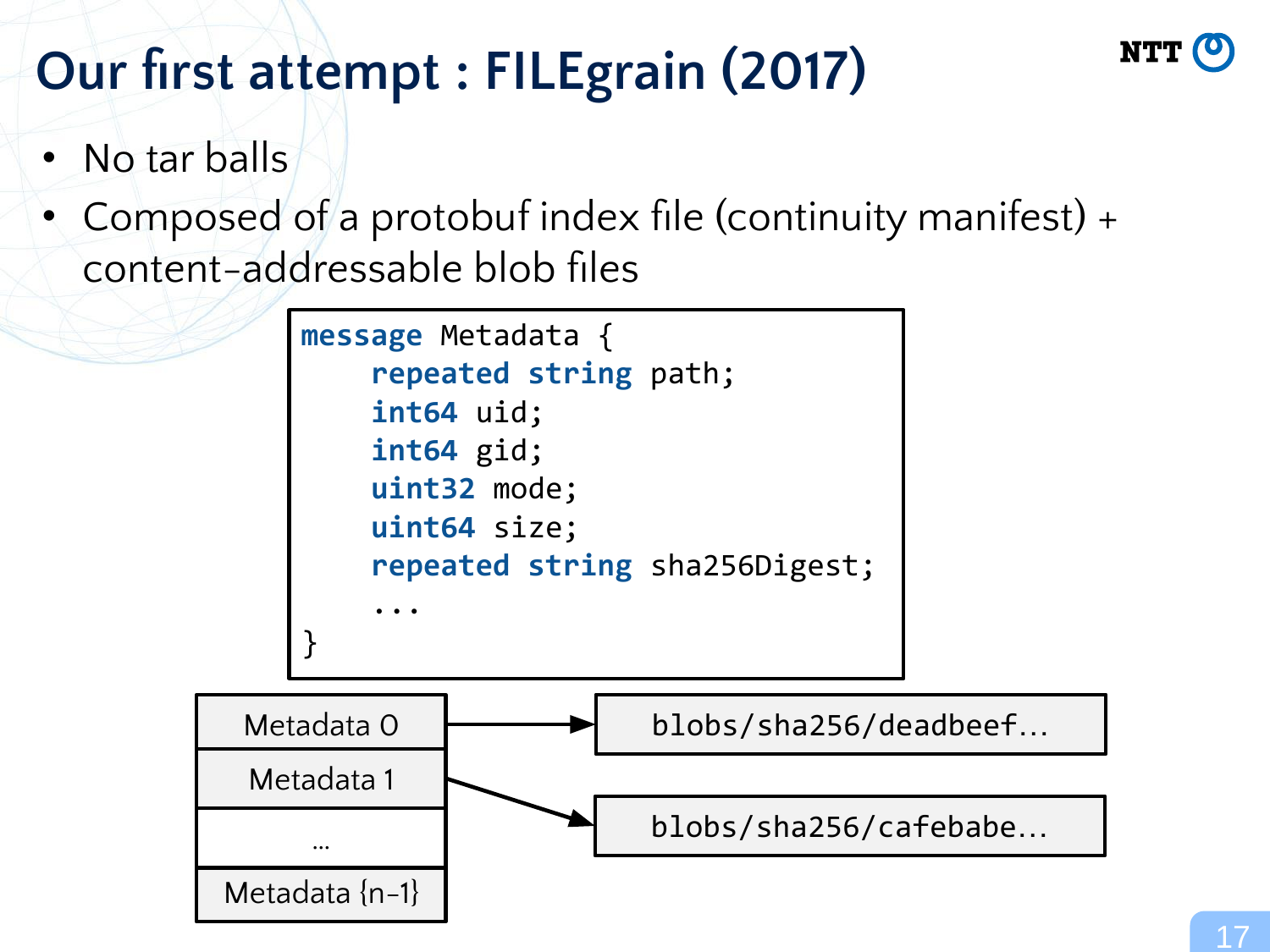

## **FILEgrain post-mortem**

- Incompatibility with legacy tar balls
- Chicken-and-egg: hard to finalize the spec when no implementation exists; hard to promote implementation when the spec is not finalized
- Use-cases were unclear; didn't need to focus on deduplication
- Performance overhead due to huge numbers of HTTP requests for reading small files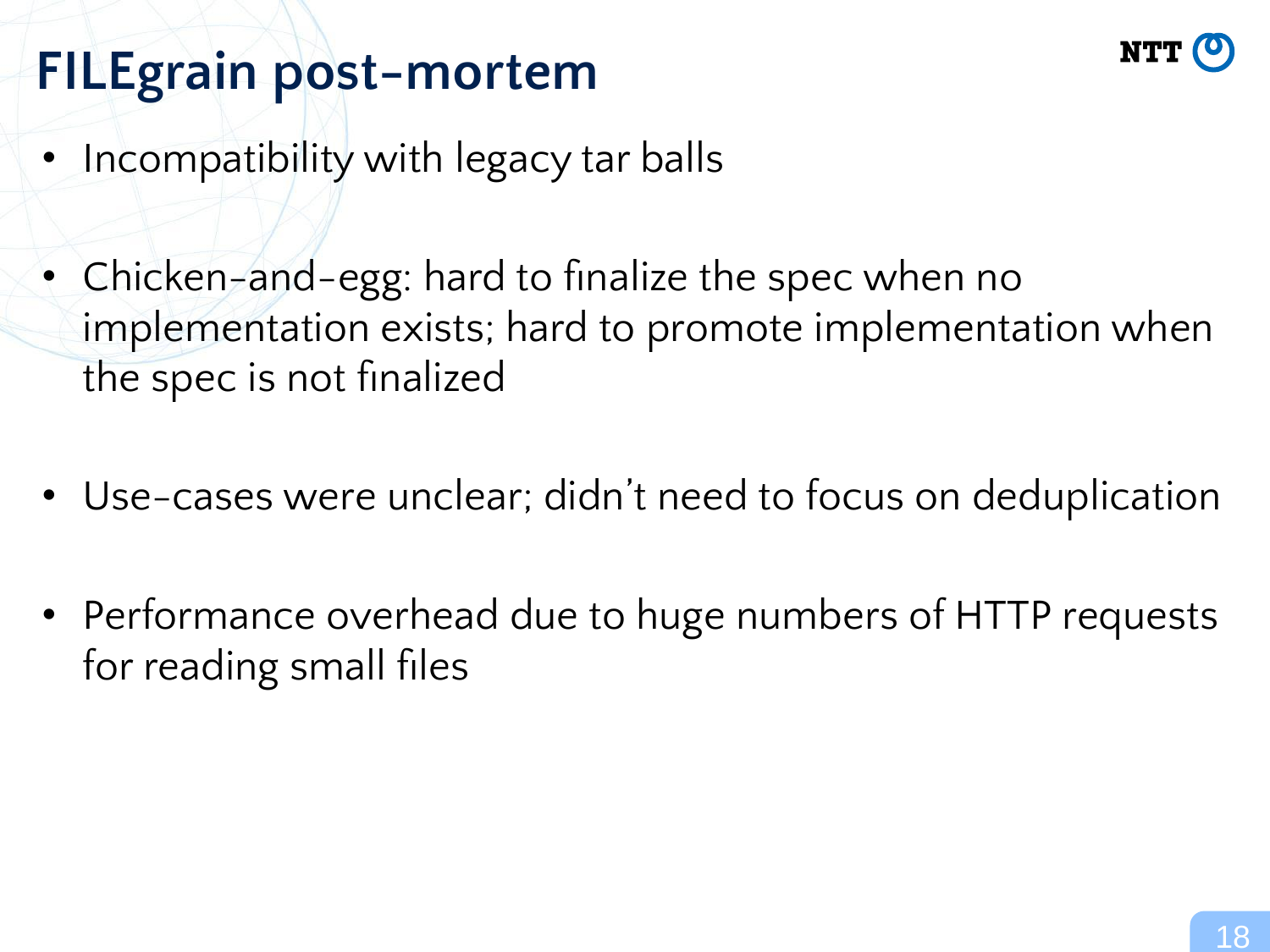

## **The solution in 2020: stargz**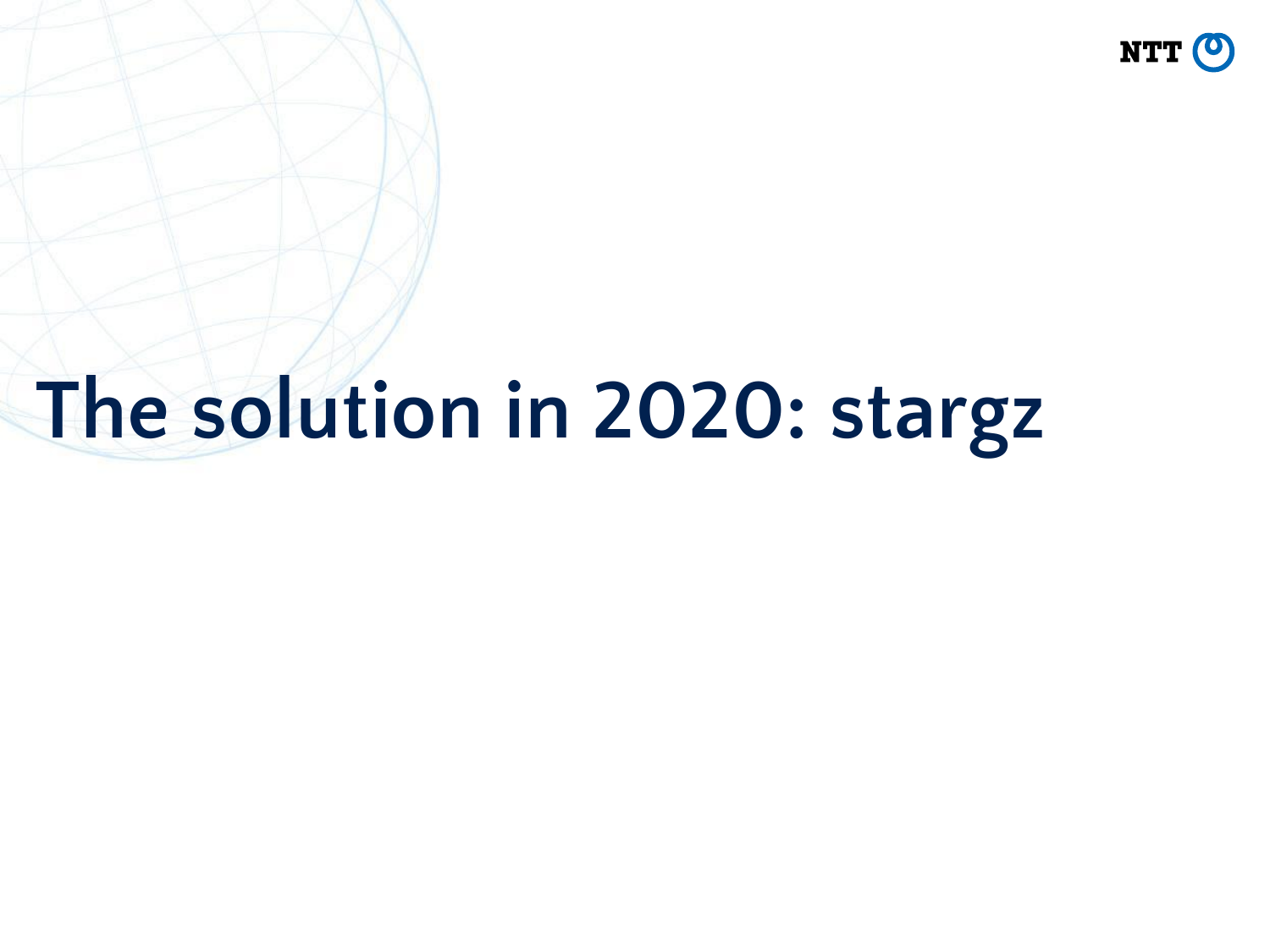## **stargz: seekable tar.gz**

- Proposed by **Brad Fitzpatrick (Google, at that time)** for accelerating the CI of the Go language project
- No focus on data deduplication



#### Metadata 0  $\frac{1}{2}$   $\frac{1}{2}$   $\frac{1}{2}$   $\frac{1}{2}$   $\frac{1}{2}$   $\frac{1}{2}$   $\frac{1}{2}$   $\frac{1}{2}$   $\frac{1}{2}$   $\frac{1}{2}$   $\frac{1}{2}$   $\frac{1}{2}$   $\frac{1}{2}$   $\frac{1}{2}$   $\frac{1}{2}$   $\frac{1}{2}$   $\frac{1}{2}$   $\frac{1}{2}$   $\frac{1}{2}$   $\frac{1}{2}$   $\frac{1}{2}$   $\frac{1}{2}$  Metadata 1 gzip  $\leftarrow$  File 1 ... Metadata {n-1} gzip  $\leftarrow$  File  $\{n-1\}$ Metadata for s.i.j. **stargz.index.json** (Metadata 0…{n-1}) gzip Terminal zero bytes empty stream gzip

#### **stargz**

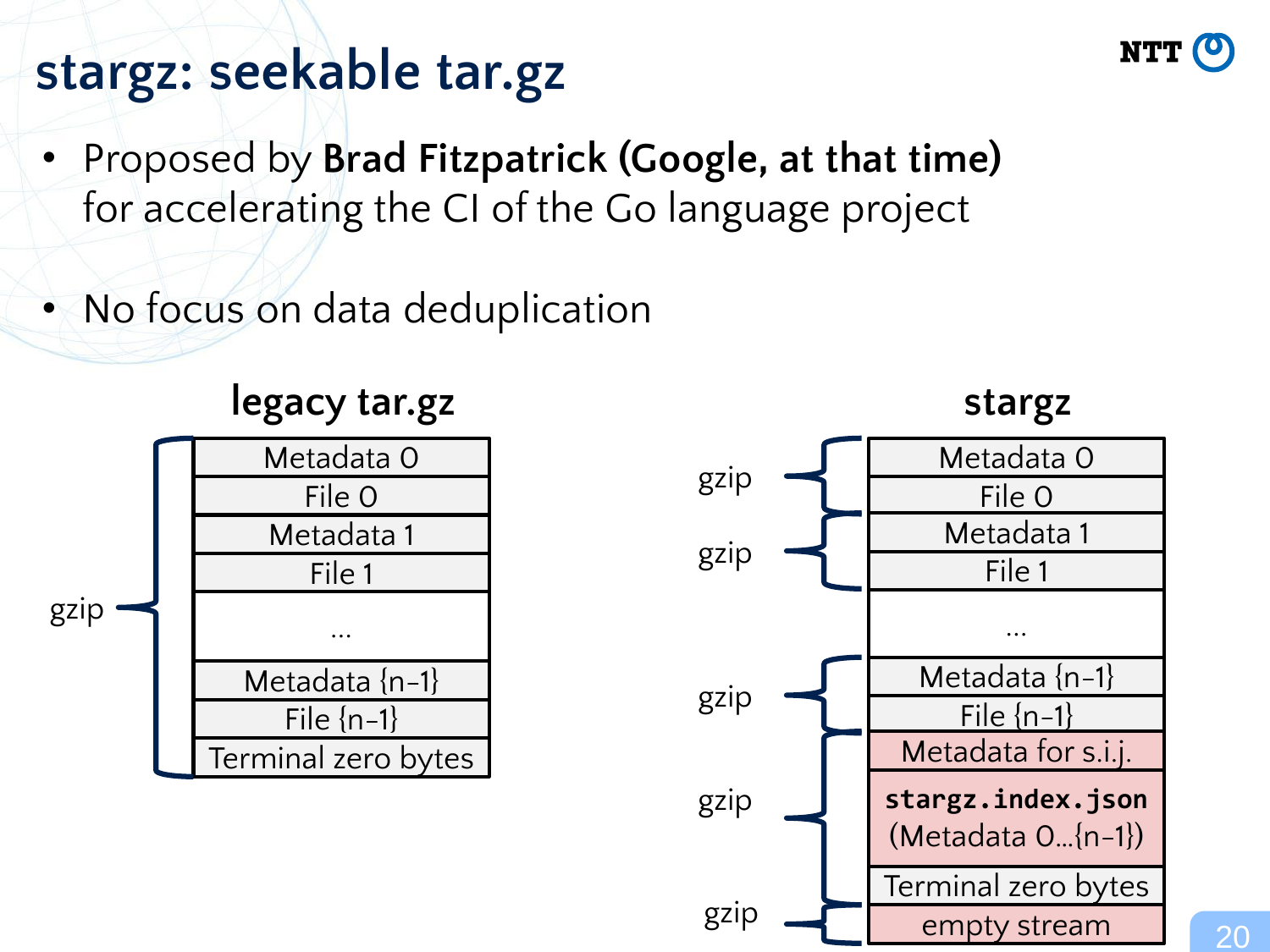## **stargz: seekable tar.gz**

- **Fully compatible** with legacy tar.gz
- But contains extra **"stargz.index.json"** entry



**legacy tar.gz**



**stargz**

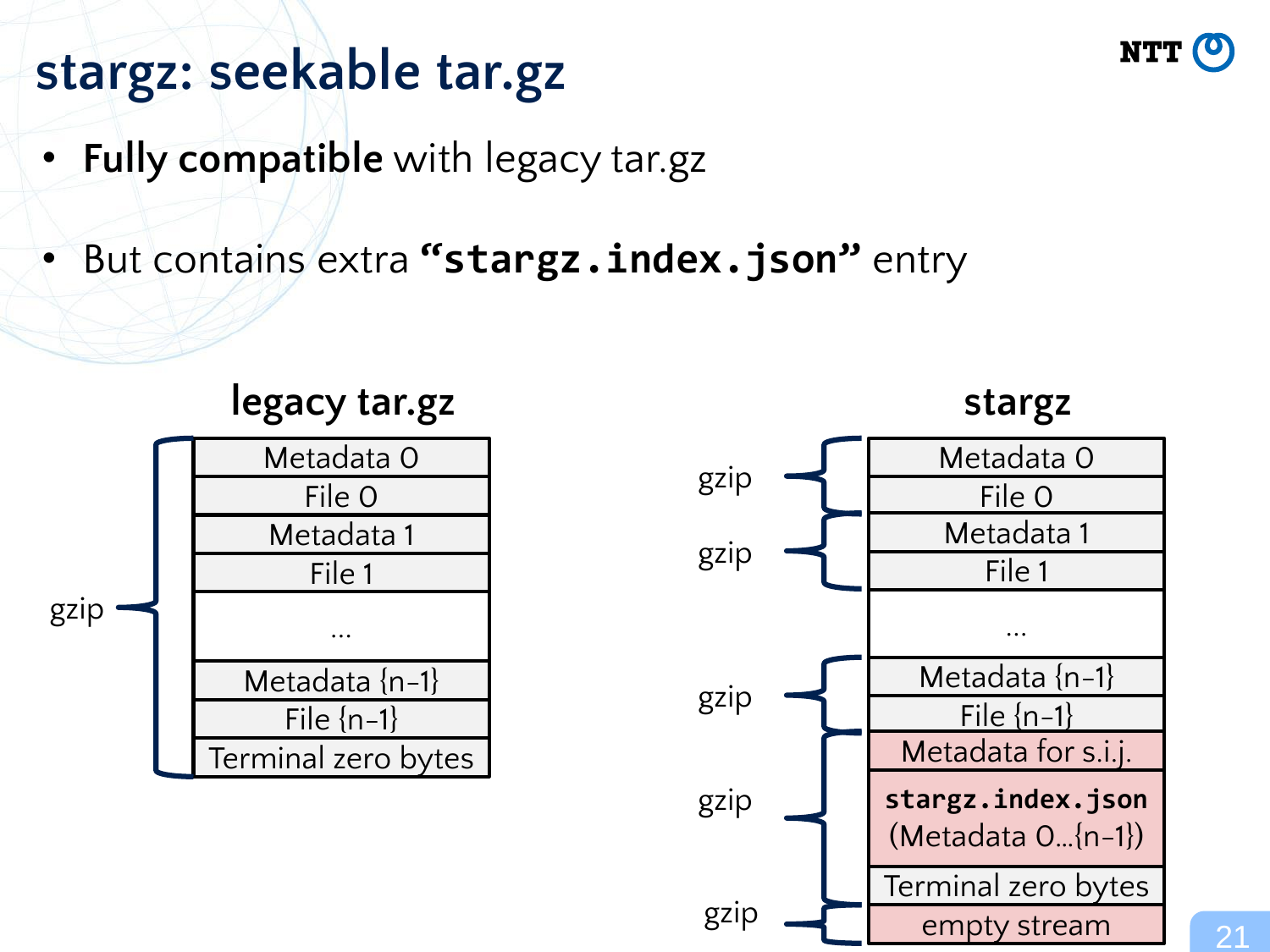

## **stargz: seekable tar.gz**

- Only **stargz.index.json** is required for mounting the image
- Actual files in the archive can be fetched on demand (when HTTP Range Requests are supported)

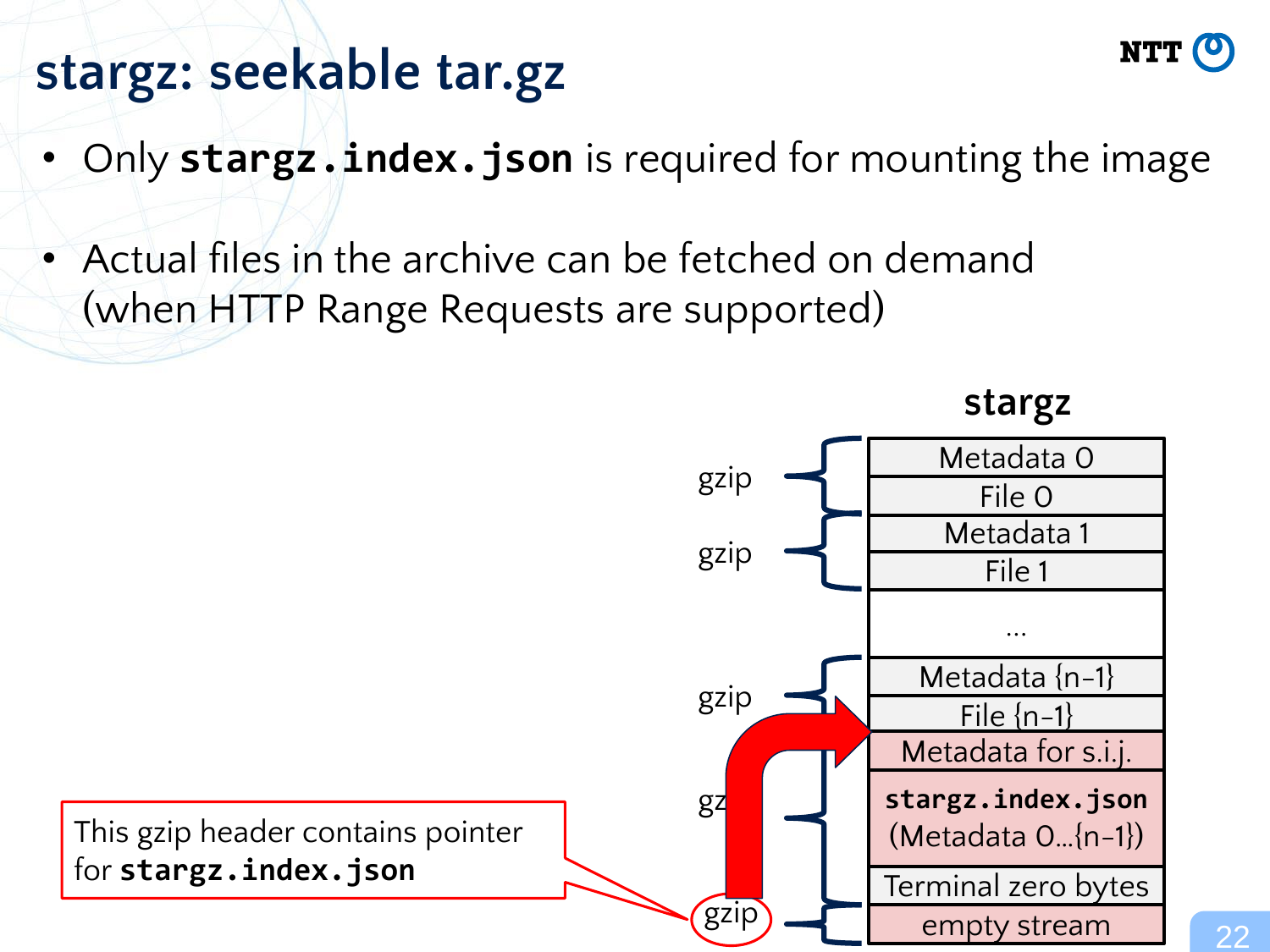## **stargz adoption in the ecosystem**

- **containerd**:<https://github.com/ktock/stargz-snapshotter>
	- By **Kohei Tokunaga (NTT)**
	- Implemented as a containerd snapshotter plugin
	- stargz archives are mounted as read-only FUSE filesystems
	- OverlayFS is used for supporting writing
	- **Supports more aggressive optimization** (discussed later)
- **Podman**:<https://github.com/giuseppe/crfs-plugin>
	- By **Giuseppe Scrivano (Red Hat)**
	- Implemented as a fuse-overlayfs plugin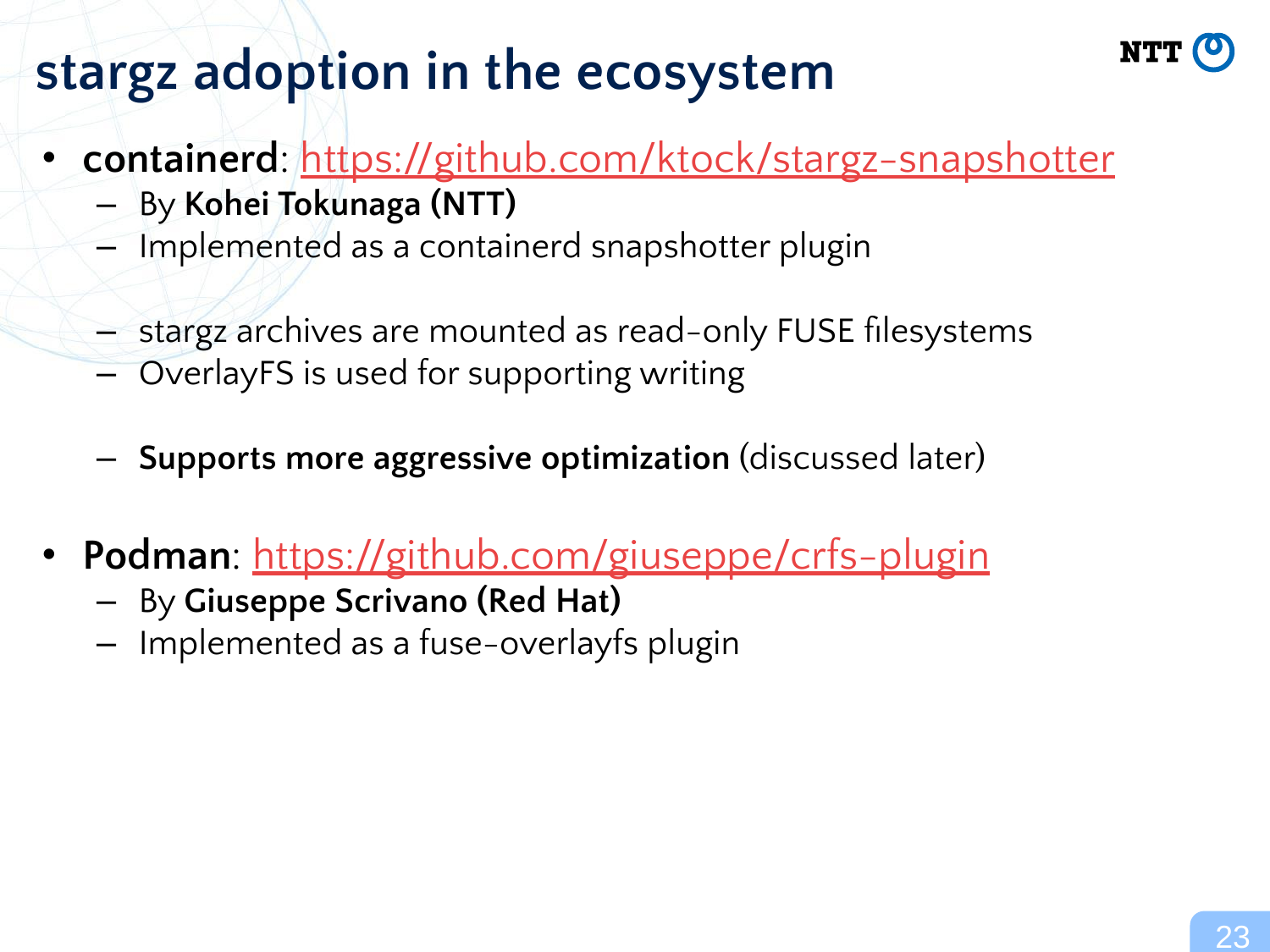## **stargz optimizer for containerd**

- Profiles actual file access patterns by running an equivalent of docker run
	- Future: static analysis using ldd(-ish) ? Machine learning?
- Reorders file entries in the archive so that relevant files can be **prefetched in a single HTTP request**

| /bin/ls               | /app.py               |
|-----------------------|-----------------------|
| /bin/vi               | /usr/bin/python3      |
| /lib/libc.so          | /lib/libc.so          |
| /lib/libjpeg.so       | /usr/lib/python3//foo |
| /usr/bin/python3      | /usr/lib/python3//bar |
| /usr/bin/apt-get      | /bin/ls               |
| /usr/lib/python3//foo | /bin/vi               |
| /usr/lib/python3//bar | /lib/libjpeg.so       |
| /app.py               | /usr/bin/apt-get      |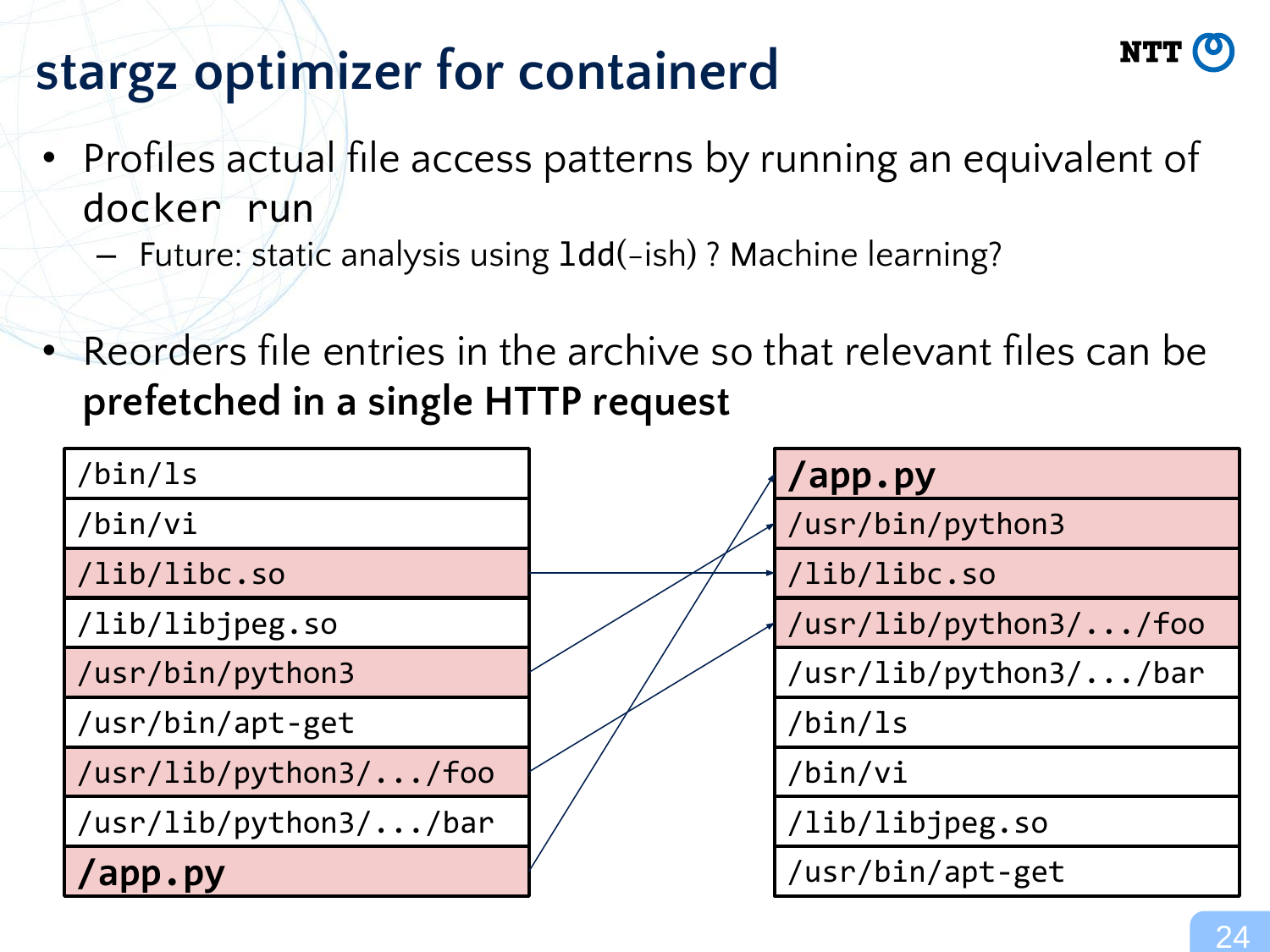

- **Registry**: Docker Hub (docker.io)
- **containerd host location**: EC2 Oregon
- **Benchmark**: execute typical base images with "compile hello world" command

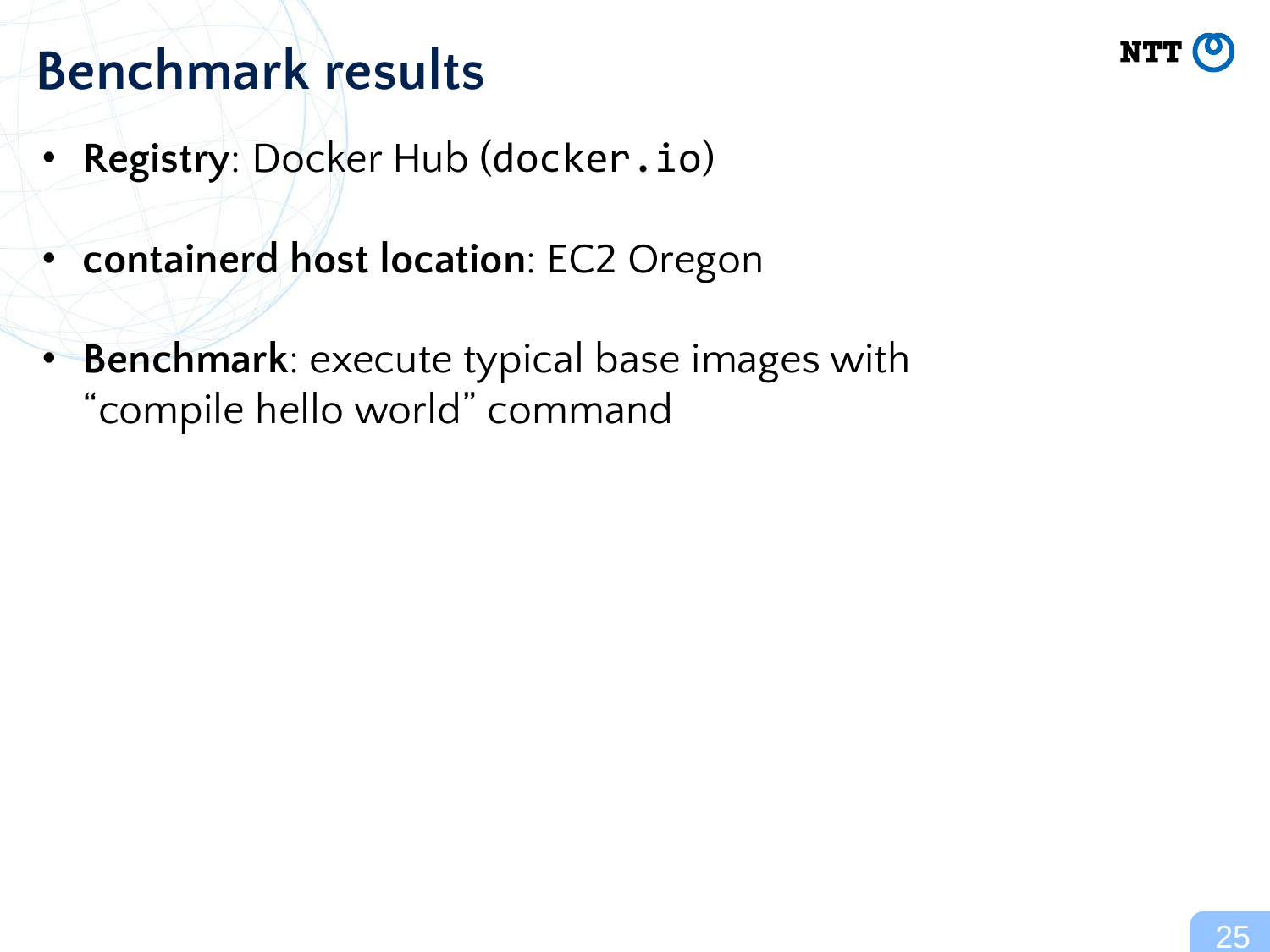

python: 3.7



seconds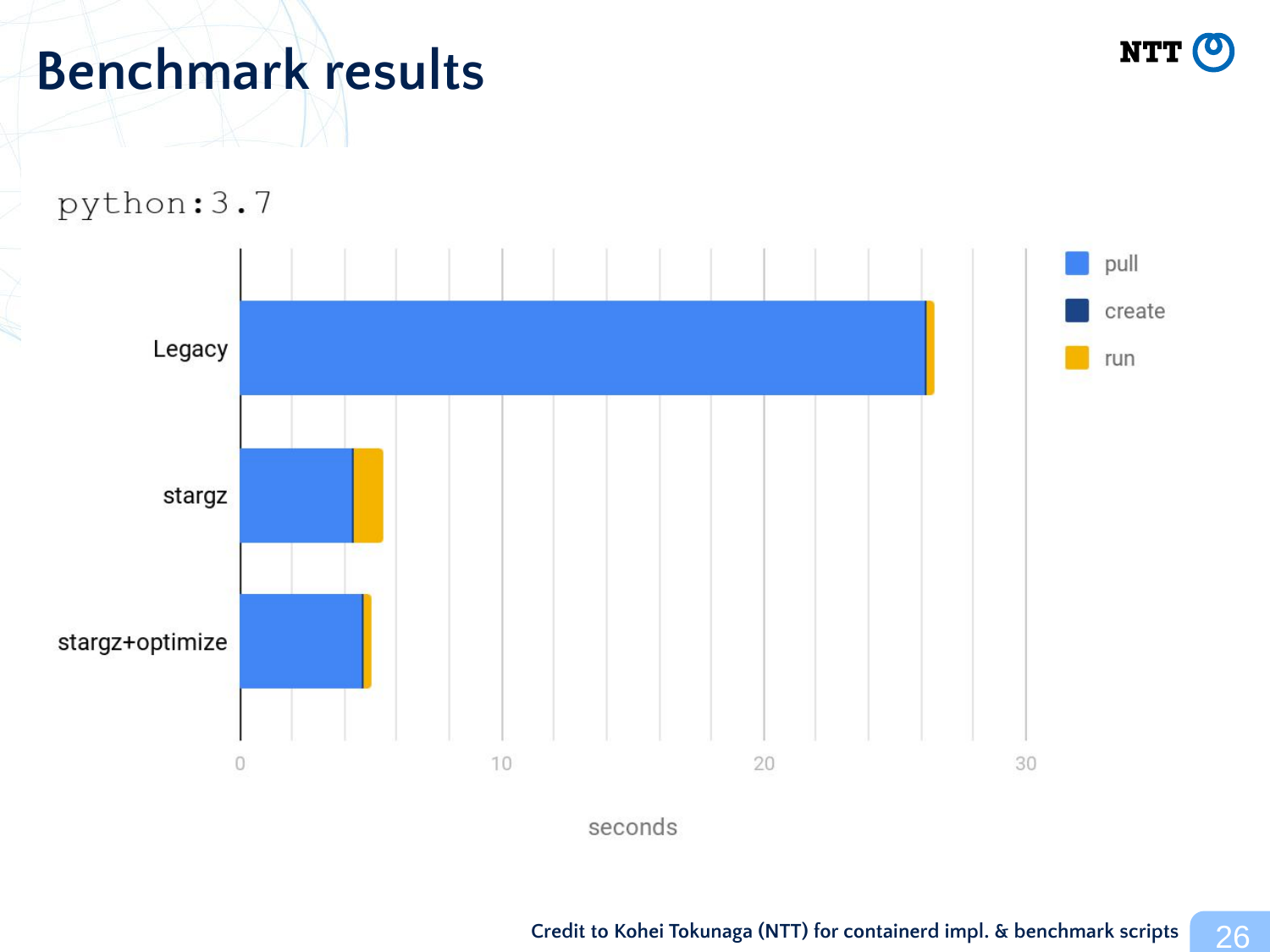



#### **Credit to Kohei Tokunaga (NTT) for containerd impl. & benchmark scripts**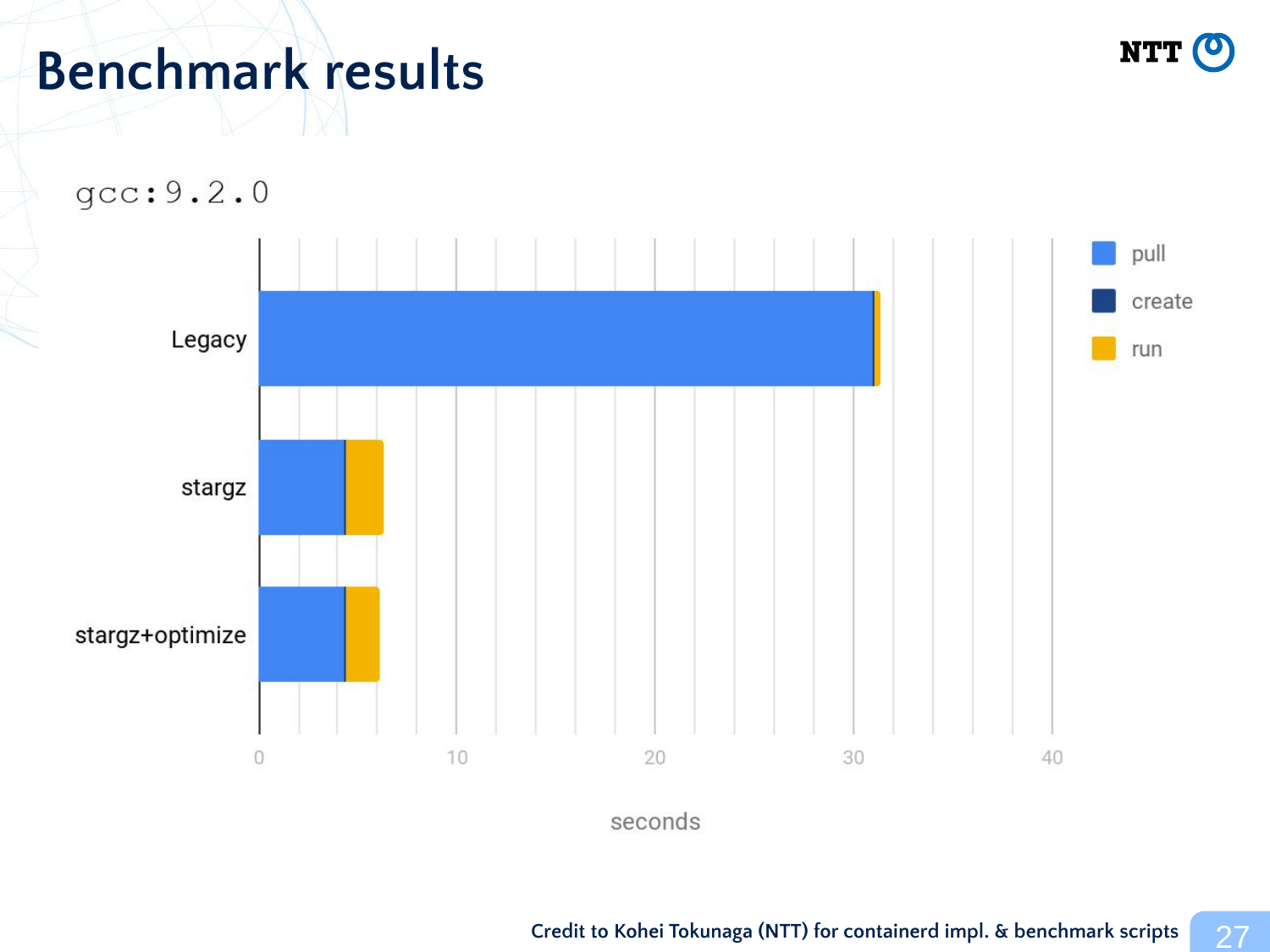

golang: 1.12.9



seconds

28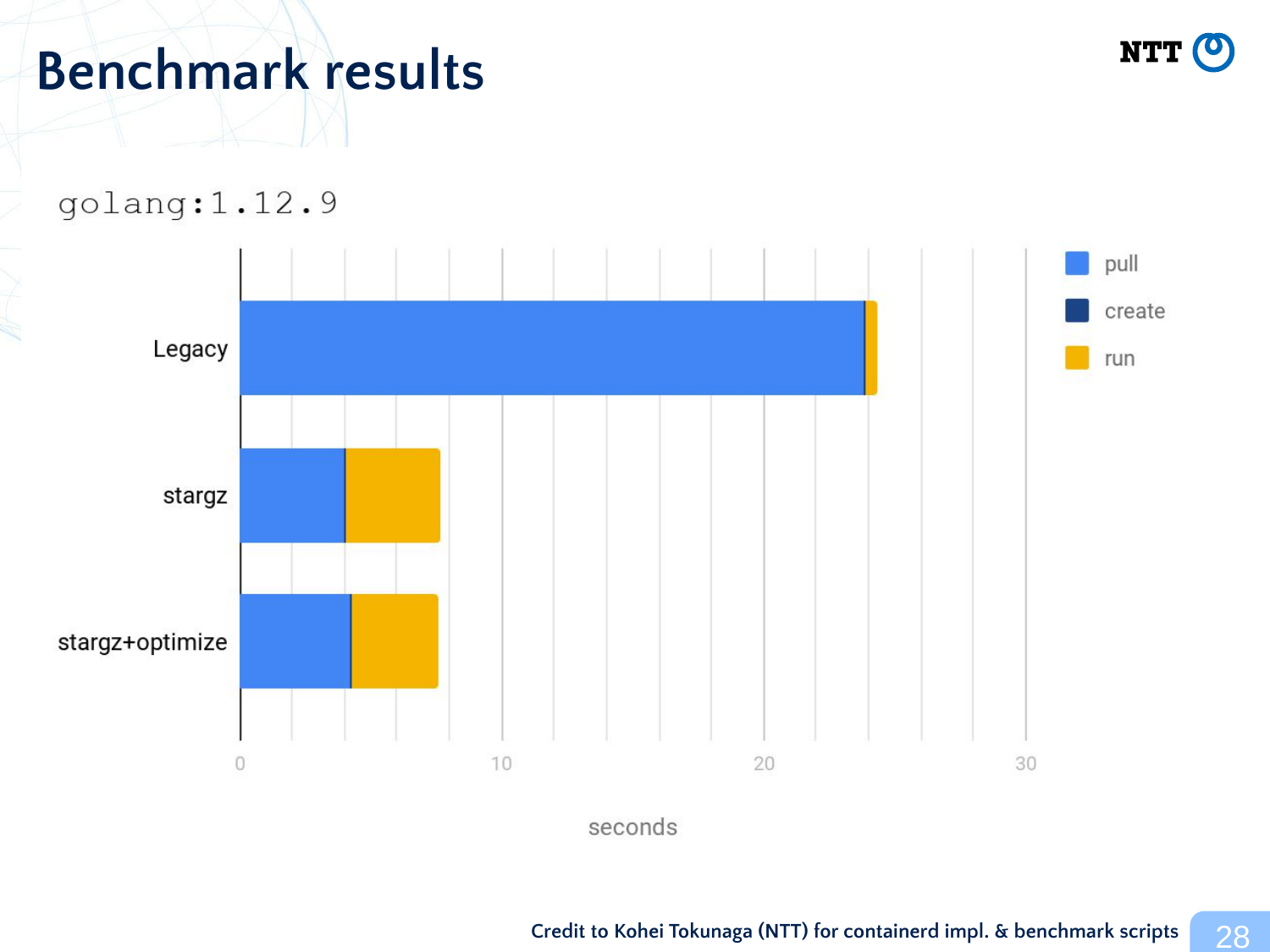

glassfish: 4.1-jdk8



seconds

29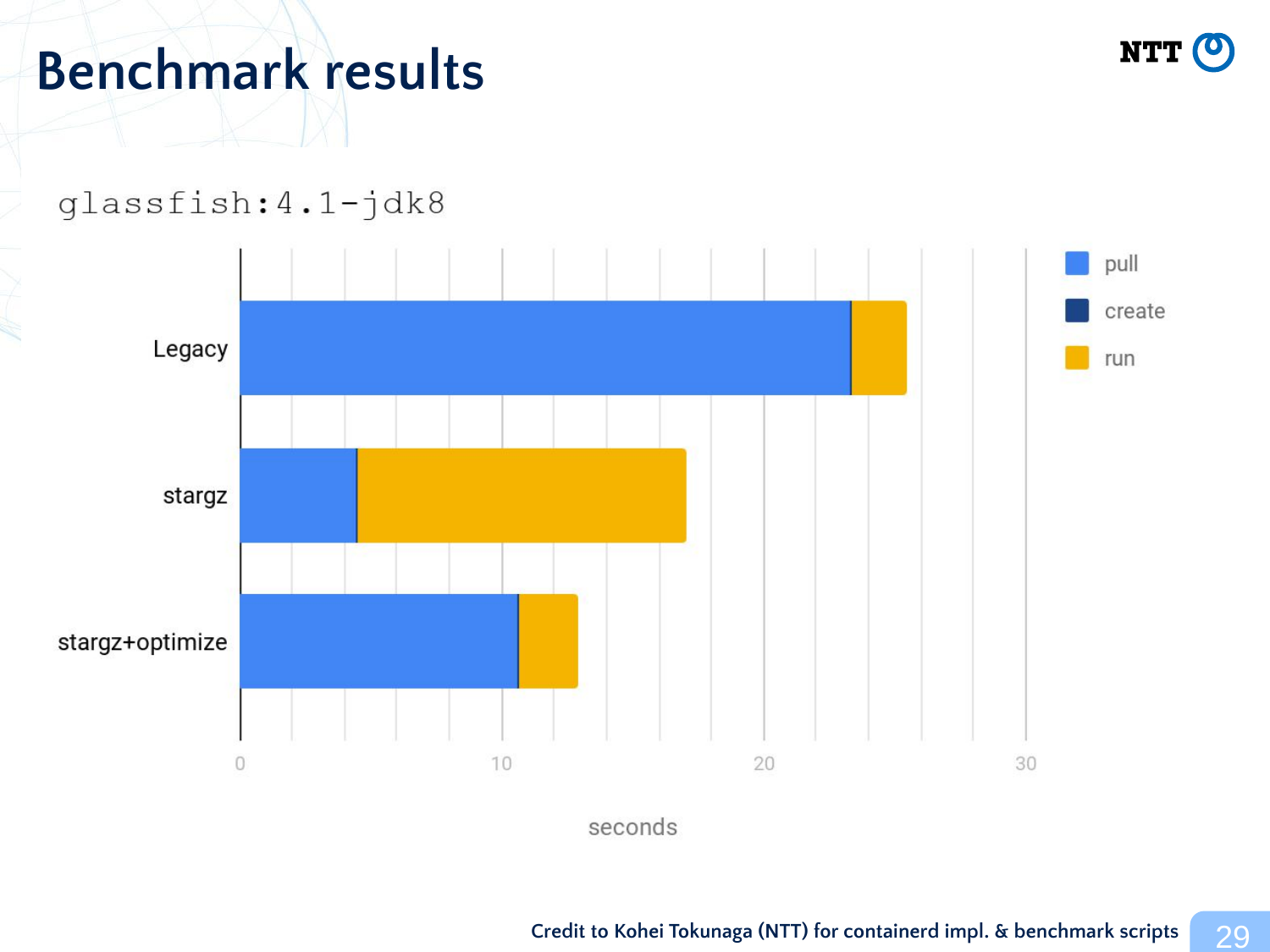## **More optimizations are to come**

- **Impl:** Parallelize HTTP operations across image layers
	- <https://github.com/ktock/stargz-snapshotter/issues/37>
	- **Spec**: Use zstd instead of gzip ("starzstd"?)
		- Proposed by Giuseppe <https://github.com/golang/go/issues/30829#issuecomment-541532402>
		- Suitable for images with many small files
		- Not compatible with OCI Image Spec v1.0.1
		- Compatible with OCI Image Spec v.Next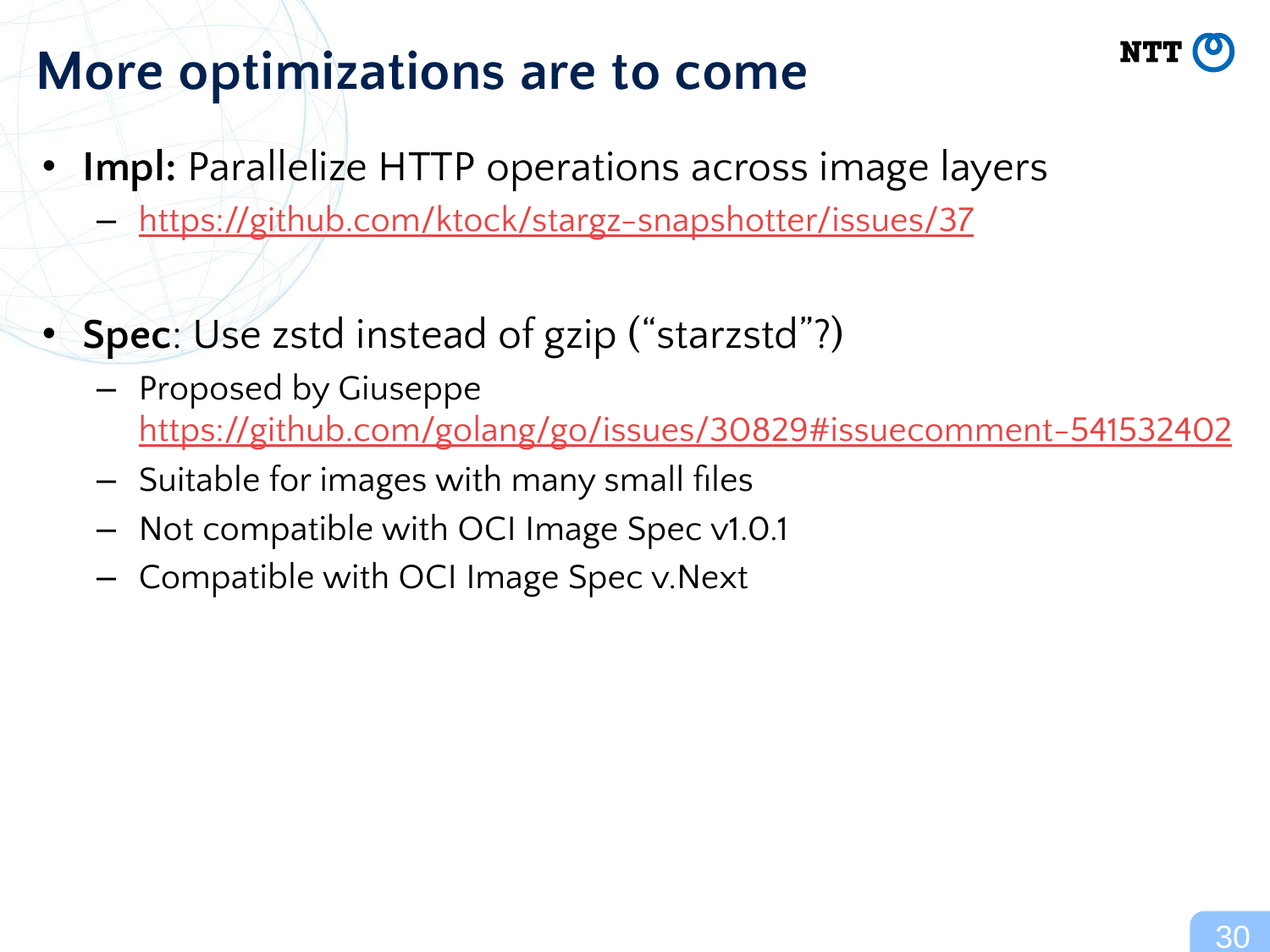## **stargz integration for BuildKit**

- **BuildKit**: modern OCI image builder
	- Concurrent execution
	- Efficient caching
	- Rootless
	- (pseudo-)daemonless
	- Clustering on Kubernetes
	- And a lot of innovative features
- stargz support is on our plan, stay tuned!
	- Producing stargz images
	- Consuming stargz images as base images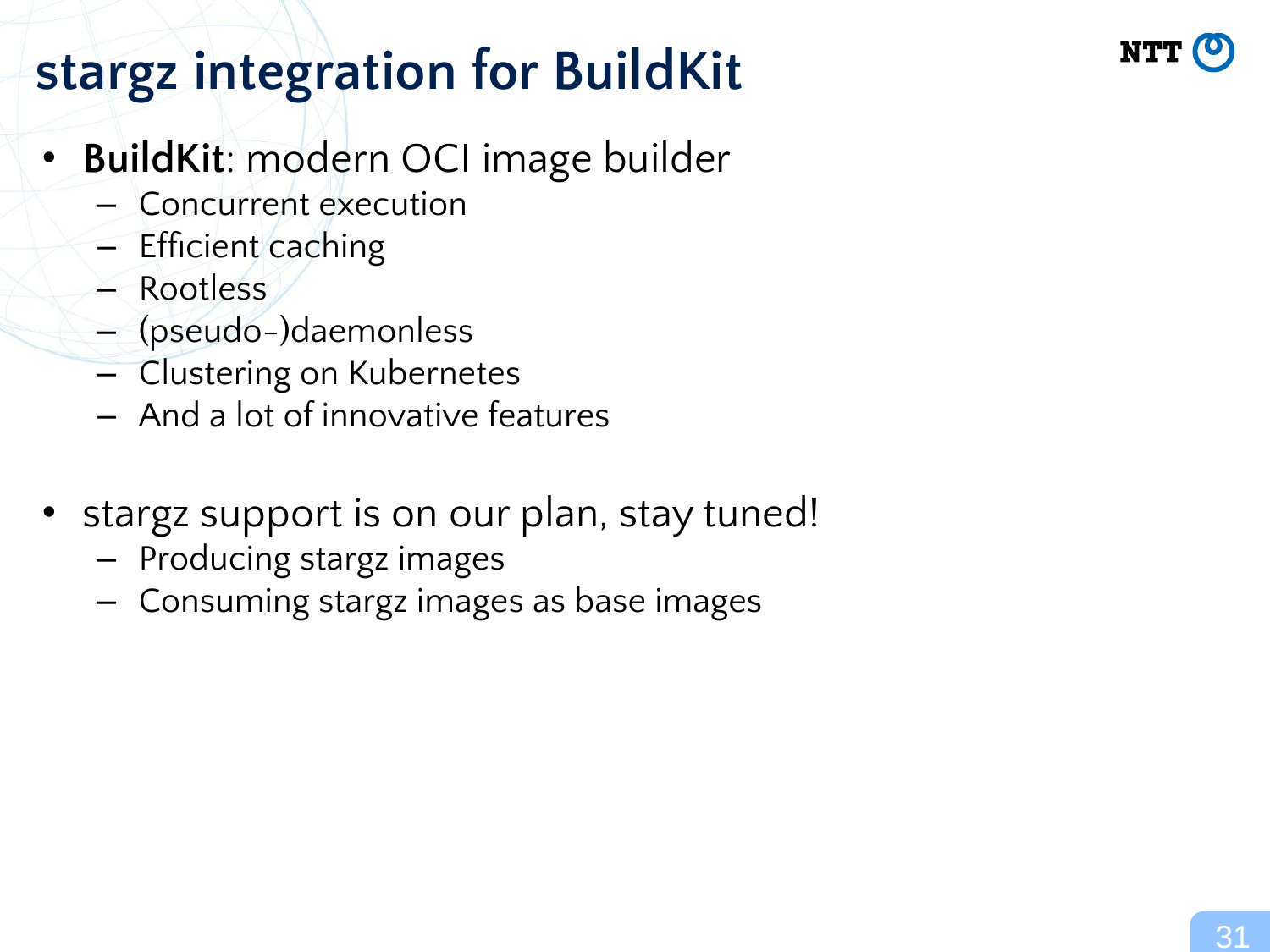## **Other post-OCI formats**

## **• CernVM-FS**

- Not compatible with OCI tar balls
- Has been already widely deployed in CERN and their friends
- Implementation available for containerd: <https://github.com/ktock/remote-snapshotter/pull/27>

## **• Unofficial "OCI v2"**

- Proposed by Aleksa Sarai (SUSE)
- Not compatible with OCI v1 tarballs
- Focuses on deduplication, using Restic algorithm
- WIP implementation available for umoci (image manipulation tool): <https://github.com/openSUSE/umoci/tree/experimental/ociv2>
- No runtime implementation seems to exist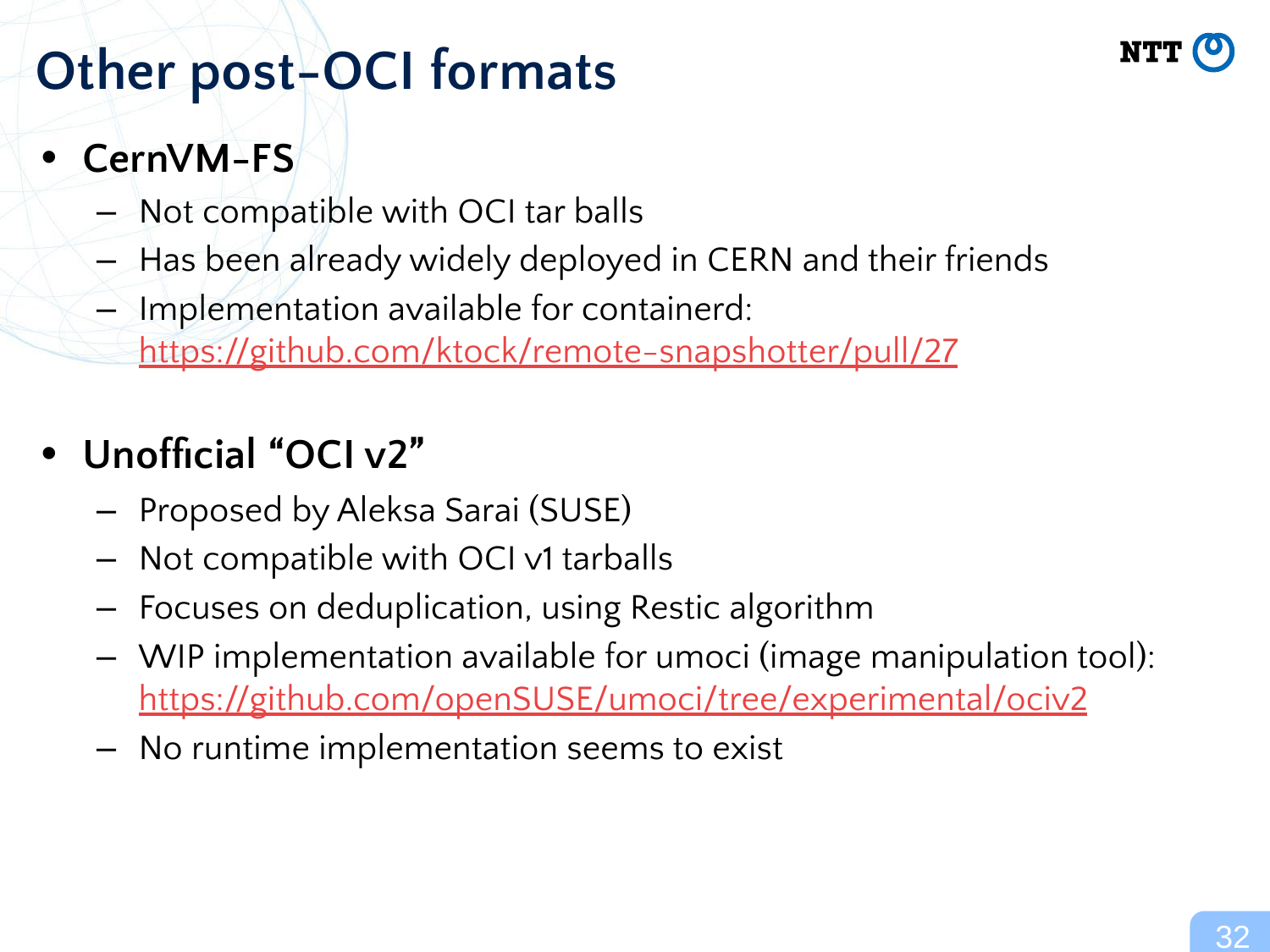## **Other post-OCI formats**



#### **• IPCS**

- Proposed by Edgar Lee (Netflix)
- Built on IPFS (P2P CAS) protocol
- Not compatible with OCI tar balls
- Implementation available for containerd: <https://github.com/hinshun/ipcs>
- **• Azure Container Registry "Project Teleport"**
	- Built on SMB protocol and VHD images
	- Not FLOSS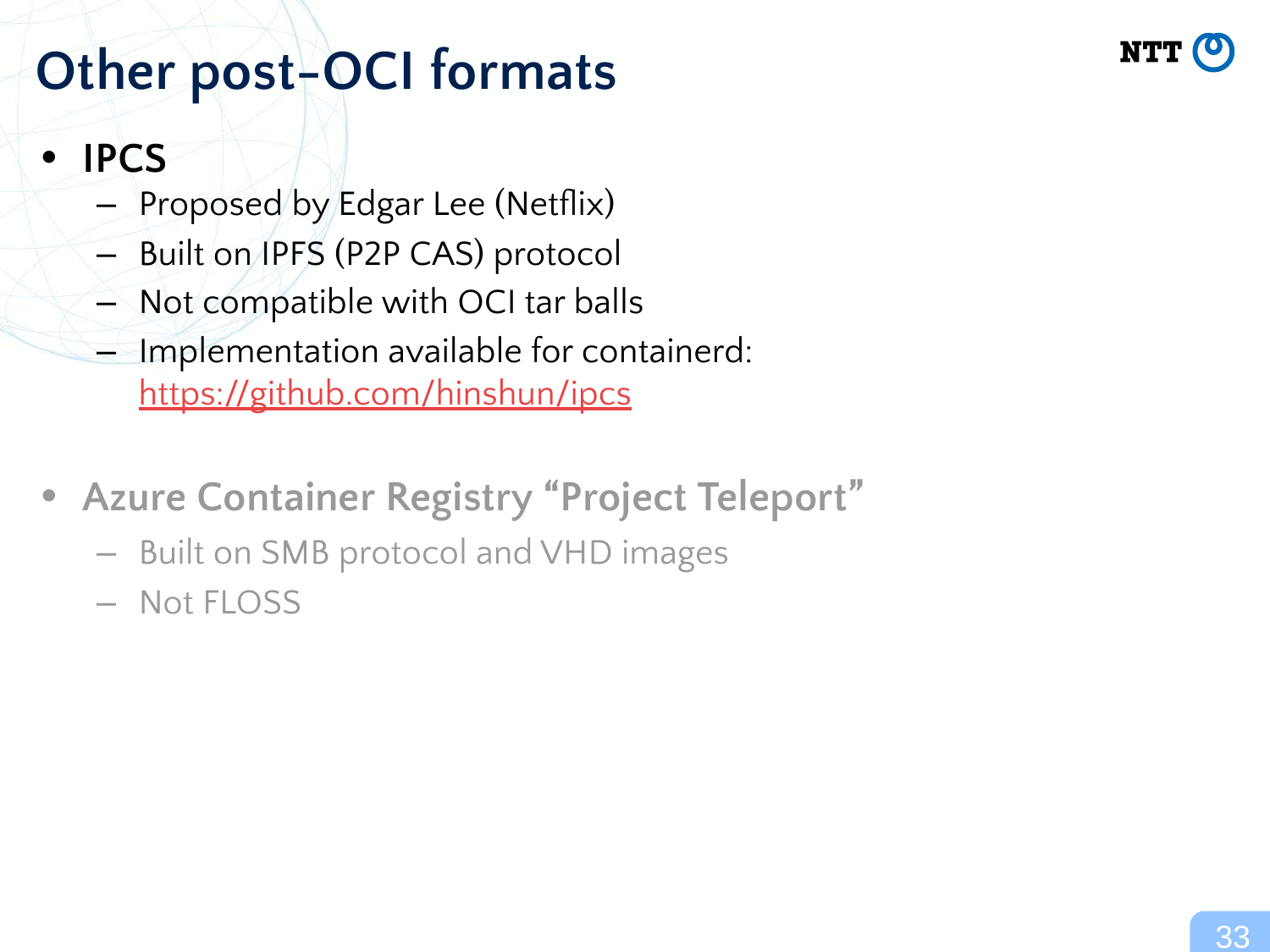## **Recap**



- Lots of alternative image formats are proposed for lazy distribution, but compatibility matters
	- **stargz** is getting wide adoption (containerd & Podman)
- containerd supports sort+prefetch optimization for stargz <https://github.com/ktock/stargz-snapshotter>